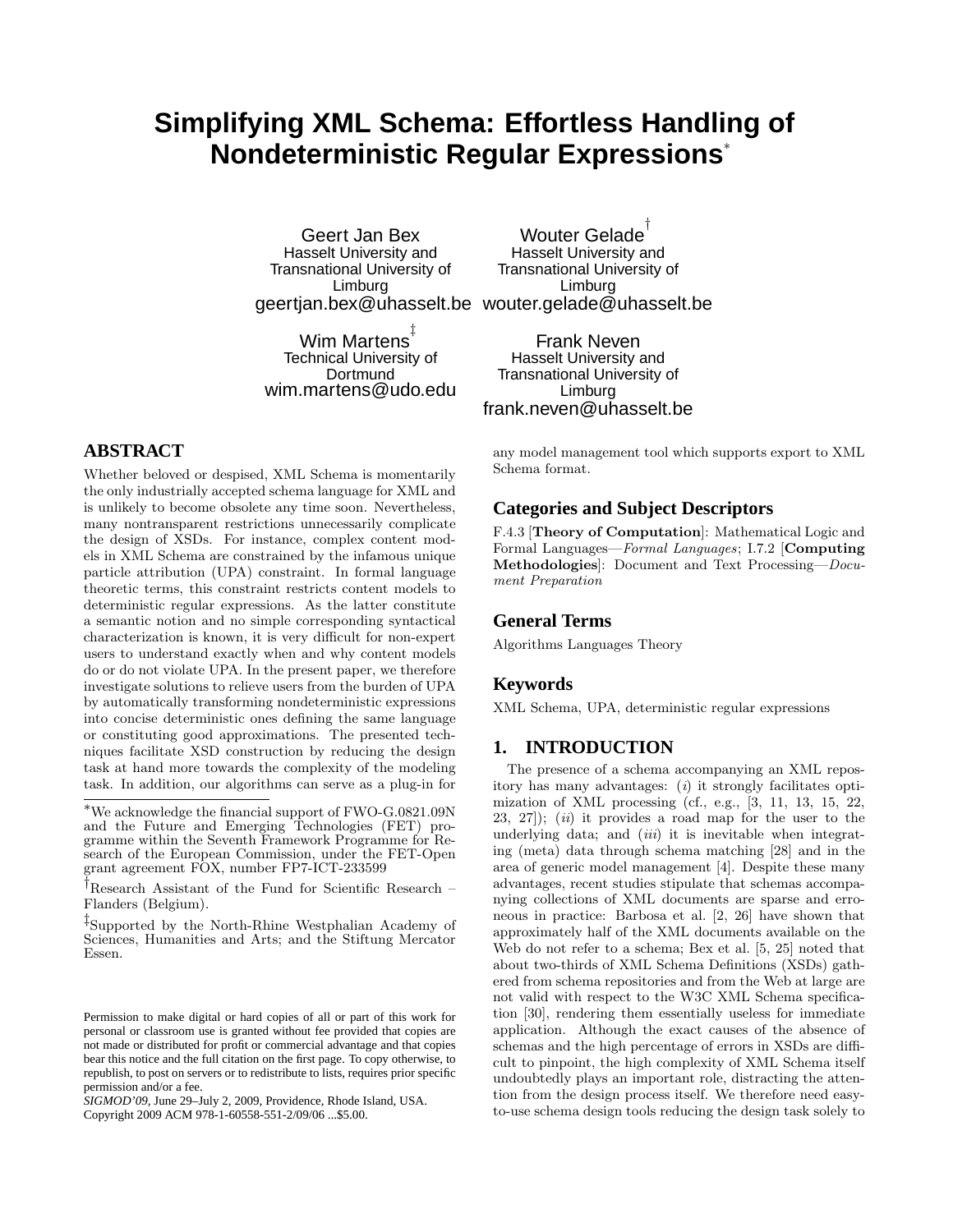the complexity of modeling by relieving the user from XML Schema's peculiarities and nontransparent restrictions.

One of these nontransparent restrictions is undoubtedly the Unique Particle Attribution (UPA) constraint, also known as the restriction on content models to be deterministic regular expressions (as formally defined in Section 2). The sole motivation for this restriction is backward compatibility with SGML, a predecessor of XML, where it was introduced for the reason of fast unambiguous parsing of content models (without lookahead) [31]. Sadly this notion of unambiguous parsing is a semantic rather than a syntactic one, making it difficult for designers to interpret. Specifically, the XML Schema specification mentions the following definition of UPA:

A content model must be formed such that during validation of an element information item sequence, the particle component contained directly, indirectly or implicitly therein with which to attempt to validate each item in the sequence in turn can be uniquely determined without examining the content or attributes of that item, and without any information about the items in the remainder of the sequence.

In most books (c.f. [31]), the UPA constraint is usually explained in terms of a simple example rather than by means of a clear syntactical definition. The latter is not surprising as to date there is no known easy syntax for deterministic regular expressions. That is, there are no simple rules a user can apply to define only (and all) deterministic regular expressions. So, when after the schema design process, one or several content models are rejected by the schema checker on account of being nondeterministic, it is very difficult for non-expert<sup>1</sup> users to grasp the source of the error and almost impossible to rewrite the content model into an admissible one. The purpose of the present paper is to investigate methods for transforming nondeterministic expressions into concise and readable deterministic ones defining either the same language or constituting good approximations. We propose the algorithm supac (Supportive UPA Checker) which can be incorporated in a responsive XSD tester which in addition to rejecting XSDs violating UPA also suggests plausible alternatives. Consequently, the task of designing an XSD is relieved from the burden of the UPA restriction and the user can focus on designing an accurate schema. In addition, our algorithm can serve as a plug-in for any model management tool which supports export to XML Schema format [4].

Deterministic regular expressions were investigated in a seminal paper by Brüggemann-Klein and Wood [10]. They showed that deciding whether a given regular expression is deterministic can be done in quadratic time. In addition, they provided an algorithm, that we call BKW<sup>dec</sup>, to decide whether a regular language can be represented by a deterministic regular expression.<sup>2</sup> BKW<sup>dec</sup> runs in time quadratic in the size of the minimal deterministic finite automaton (DFA) and therefore in time exponential in the size of the regular expression. We prove in this paper that the problem is hard for pspace thereby eliminating much of the hope for a theoretically tractable algorithm. We tested BKW<sup>dec</sup> on a large and diverse set of regular expressions and observed that it runs very fast (under 200ms for expressions with 50

alphabet symbols). It turns out that, for many expressions, the corresponding minimal DFA is quite small and far from the theoretical worst-case exponential size increase. In addition, we observe that  $BKW^{\text{dec}}$  is fixed-parameter tractable in the maximal number of occurrences of the same alphabet symbol. As this number is very small for the far majority of real-world regular expressions [7], applying bkwdec in practice should never be a problem.

Deciding existence of an equivalent deterministic regular expression or effectively constructing one, are entirely different matters. Indeed, while the decision problem is in EXPTIME, Brüggemann-Klein and Wood [10] provide an algorithm, which we will call bkw, which constructs deterministic regular expressions whose size can be doubly exponential in the size of the original expression. In this paper, we measure the size of an expression as the total number of occurrences of alphabet symbols (cf. Section 2). The first exponential size increase stems from creating the minimal deterministic automaton  $A_r$  equivalent to the given nondeterministic regular expression  $r$ . The second one stems from translating the automaton into an expression. Although it is unclear whether this doubly exponential size increase can be avoided, examples are known for which a single exponential blow-up is necessary [10]. We define an optimized version of BKW, called BKW-OPT, which optimizes the second step in the algorithm and can produce exponentially smaller expressions than BKW. Unfortunately, the obtained expressions can still be very large. For instance, as detailed in the experiments section, for input expressions of size 15, BKW and BKW-OPT generate equivalent deterministic expressions of average size 1577 and 394, respectively. To overcome this, we propose the algorithm grow. The idea underlying this algorithm is that small deterministic regular expressions correspond to small Glushkov automata [10]: indeed, every deterministic regular expression  $r$  can be translated in a Glushkov automaton with as many states as there are alphabet symbols in r. Therefore, when the minimal automaton  $A_r$  is not Glushkov, GROW tries to extend  $A_r$  such that it becomes Glushkov. To translate the Glushkov automaton into an equivalent regular expression, we use the existing algorithm REWRITE [7]. Our experiments show that when GROW succeeds in finding a small equivalent deterministic expression its size is always roughly that of the input expression. In this respect, it is greatly superior to BKW and BKW-OPT. Nevertheless, its success rate is inversely proportional to the size of the input expression (we refer to Section 6.2 for details).

Finally, we focus on the case when no equivalent deterministic regular expression can be constructed for a given nondeterministic regular expression and an adequate superapproximation is needed. We start with a fairly negative result: we show that there is no smallest super-approximation of a regular expression  $r$  within the class of deterministic regular expressions. That is, whenever  $L(r) \subsetneq L(s)$ , and s is deterministic, then there is a deterministic expression s' with  $L(r) \subsetneq L(s') \subsetneq L(s)$ . We therefore measure the proximity between  $r$  and  $s$  relative to the strings up to a fixed length. Using this measure we can compare the quality of different approximations. We consider three algorithms. The first one is an algorithm of Ahonen [1] which essentially repairs bkw by adding edges to the minimal DFA whenever it gets stuck. The second algorithm operates like the first one but utilizes grow rather than bkw to generate the

<sup>&</sup>lt;sup>1</sup>In formal language theory.

<sup>2</sup>We call such regular languages deterministic regular languages.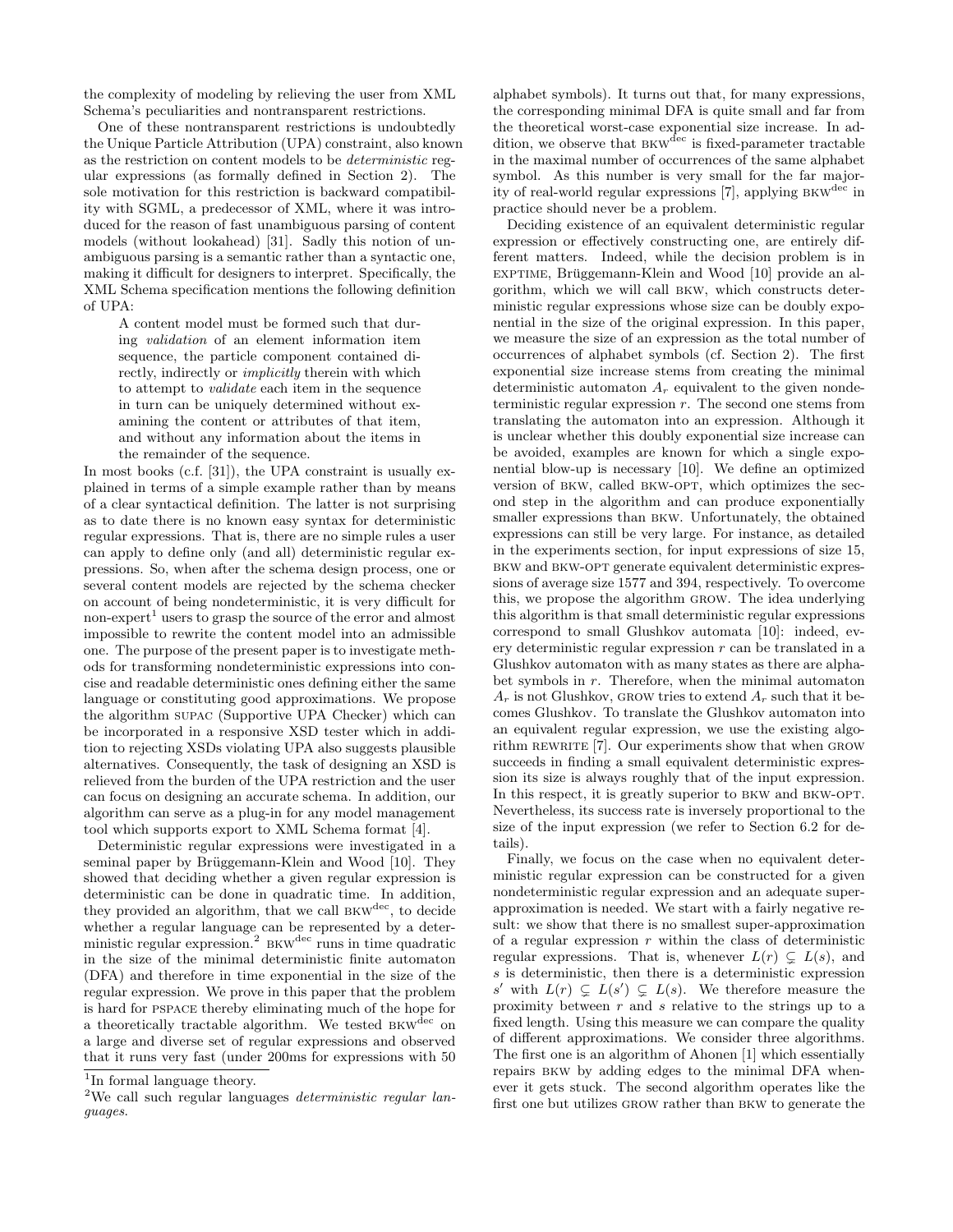corresponding deterministic regular expression. The third algorithm, called SHRINK, merges states, thereby generalizing the language, until a regular language is obtained with a corresponding concise deterministic regular expression. For the latter, we again make use of grow, and of the algorithm koa-to-kore of [6] which transforms automata to concise regular expressions. In our experimental study, we show in which situation which of the algorithms works best.

Conributions. The contributions of this paper can be listed as follows:

- 1. We prove theoretical intractability for deciding whether a regular expression defines a deterministic language. A further analysis shows fixed-parameter tractability which explains the surprisingly good performance of bkwdec in practice.
- 2. In addition to revisiting known algorithms for handling deterministic regular expressions like bkw and ahonen-bkw, we propose several new ones: bkw-opt, grow, ahonen-grow, and shrink.
- 3. We prove that in general there exists no best approximation of a regular expression within the class of deterministic regular expressions. We then propose a proximity measure to assess the quality of an approximation.
- 4. Based on a detailed experimental analysis, we asses the merits of each of these algorithms in terms of the quality and the conciseness of computed expressions. Interestingly, crudely flavored methods like grow and shrink outperform more sophisticated ones like bkw-opt and ahonen-bkw on all but the smallest of expressions.
- 5. Based on the experimental assessment, we propose the algorithm supac (supportive UPA checker) for handling deterministic regular expressions. supac is hence a combination of the different proposed algorithms.

Outline. The outline of the paper is as follows. In Section 2, we introduce the necessary definitions. In Section 3, we discuss the complexity of deciding determinism of the underlying regular language. In Section 4 and Section 5, we discuss the construction of equivalent and super approximations of regular expressions. We present an experimental validation of our algorithms in Section 6. We outline a supportive UPA checker in Section 7. We conclude in Section 8.

Related Work. Although XML is accepted as the de facto standard for data exchange on the Internet and XML Schema is widely used, fairly little attention has been devoted to the study of deterministic regular expressions. We already mentioned the seminal paper by Bruggemann-Klein and Wood [10]. Computational and structural properties were addressed by Gelade and Neven [16] and Martens, Neven, and Schwentick [24]. In particular, it was shown that deterministic regular expressions can be complemented in polynomial time (although the complement is not necessarily deterministic [16]). Furthermore, it was shown that obtaining a regular expression for the intersection of an arbitrary number of deterministic expressions cannot avoid a doubly exponential size increase [16]. In addition, testing non-emptiness of an arbitrary number of intersections of deterministic regular expressions is pspace-complete [24]. Bex et al. investigated algorithms for the inference of regular expressions from a sample of strings in the context of DTDs and XML Schemas [6, 7, 8, 9]. From this investigation resulted two

algorithms: REWRITE [7] which transforms automata with  $n$  states to equivalent expressions with  $n$  alphabet symbols and fails when no such expression exists; and the algorithm KOA-TO-KORE  $[6, 7]$  which operates as REWRITE with the difference that it always returns a concise expression at the expense of generalizing the language when no equivalent concise expression exists.

Deciding determinism of expressions containing numerical occurrences was studied by Kilpeläinen and Tuhkanen [20]. The complexity of syntactic subclasses of the deterministic regular expressions with counting has also been considered [17, 18]. In the context of streaming the notion of determinism and k-determinism was used in [21] and [12].

The presented work would clearly benefit from algorithms for regular expression minimization. To the best of our knowledge, no such (efficient) algorithms exist for deterministic regular expressions, for which minimization is in np. Only a sound and complete rewriting system is available for general regular expressions [29], for which minimization is pspace-complete.

#### **2. DEFINITIONS**

In this paper, we denote by  $\Sigma$  an arbitrary finite alphabet, and by  $a, b, c, \ldots$  we denote elements from  $\Sigma$ . We are interested in regular expressions  $r$  of the form

$$
r ::= \varepsilon \mid \emptyset \mid a \mid rr \mid r + r \mid (r)? \mid (r)^{+} \mid (r)^{*},
$$

where  $\varepsilon$  denotes the empty string and a ranges over symbols in the alphabet  $\Sigma$ . Sometimes we also use the symbol  $\cdot$ for regular expression concatenation to improve readability. As usual, we write  $L(r)$  for the language defined by regular expression  $r$ . We define the *size* of regular expression  $r$ to be its total number alphabet symbol occurrences. For example, both expressions aaa and  $a(b+c)$ ? have size three. We say that two regular expressions  $r_1$  and  $r_2$  are *equivalent* if  $L(r_1) = L(r_2)$ .

XML Schema does not allow the general class of regular expressions as defined above but requires regular expressions to be deterministic (also sometimes called oneunambiguous [10]). Intuitively, a regular expression is deterministic if, without looking ahead in the input string, it allows to match each symbol of that string uniquely against a position in the expression when processing the input in one pass from left to right. For instance,  $(a + b)^* a$  is not deterministic as already the first symbol in the string aaa could be matched by either the first or the second a in the expression. Without lookahead, it is impossible to know which one to choose. The equivalent expression  $b^* a (b^* a)^*$ , on the other hand, is deterministic. Formally, let  $\bar{r}$  stand for the regular expression obtained from  $r$  by replacing the  $i$ -th occurrence of alphabet symbol  $a$  in  $r$  by  $a_i$ , for every  $i$  and *a*. For example, for  $r = b^* a (b^* a)^*$  we have  $\bar{r} = b_1^* a_1 (b_2^* a_2)^*$ .

DEFINITION 1. A regular expression  $r$  is deterministic if there are no strings wa<sub>i</sub>v and wa<sub>j</sub>v' in  $L(\bar{r})$  such that  $i \neq j$ .

Equivalently, an expression is deterministic if the Glushkov construction translates it into a deterministic finite automaton rather than a non-deterministic one [10]. Furthermore, not every nondeterministic regular expression is equivalent to a deterministic one [10]. Thus, semantically, the class of deterministic regular expressions forms a strict subclass of the class of all regular expressions. We call a regular lan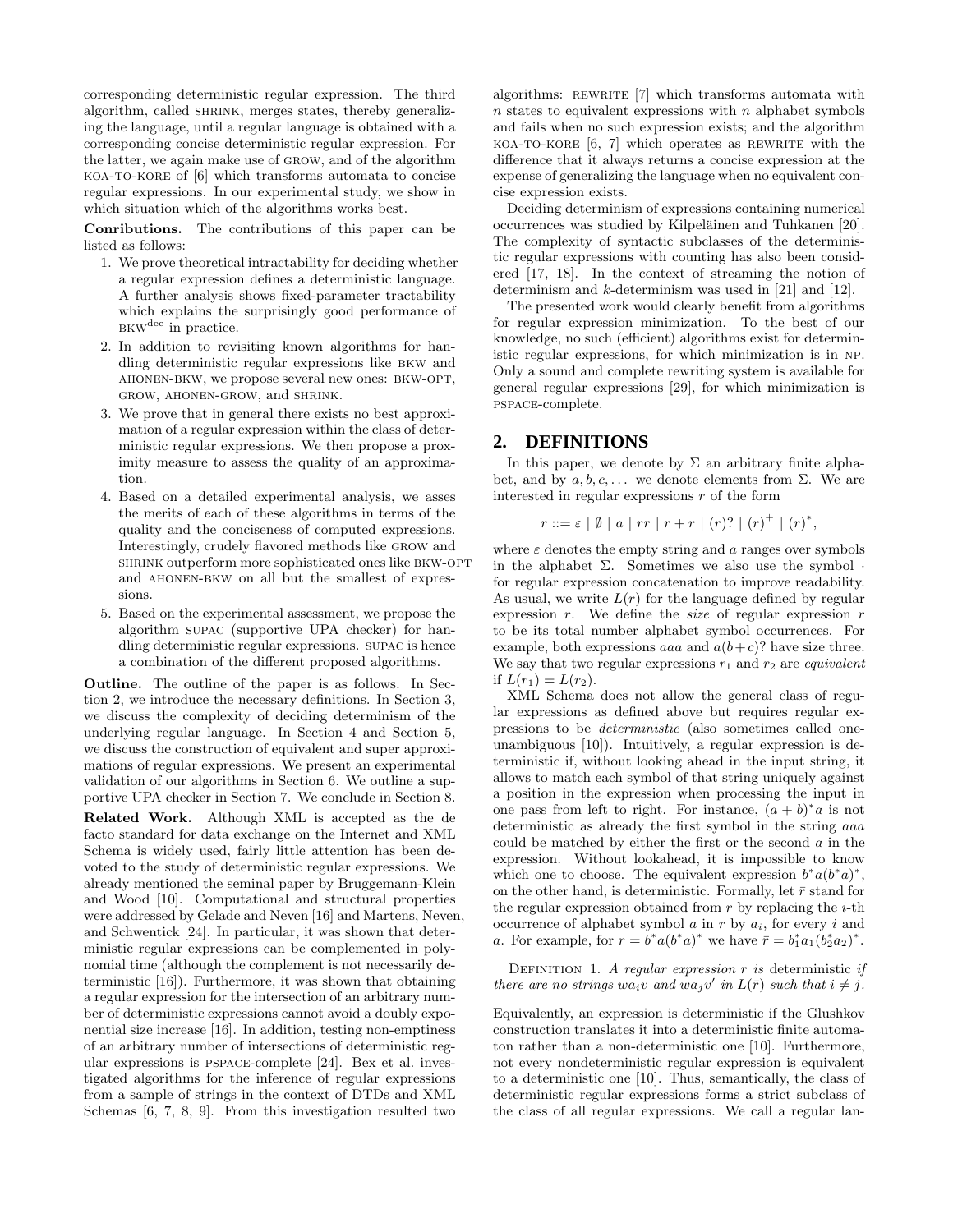guage deterministic if there exists a deterministic regular expression defining it.

Finite automata will be written as tuples  $A = (Q, \Sigma, \delta, q_0,$ F), where Q is its set of states,  $\Sigma$  is the alphabet,  $\delta \subseteq$  $Q \times \Sigma \times Q$  is the transition relation (where  $(q_1, a, q_2) \in \delta$ means that A can enter state  $q_2$  when reading an a in state  $q_1$ ,  $q_0$  is the initial state, and F is the set of final states. For a transition  $(q_1, a, q_2)$  we refer to  $q_1$  as the source state and  $q_2$  as the *target state*. A finite automaton is *complete* if, for every  $(q, a) \in Q \times \Sigma$ , there exists a q' such that  $(q, a, q') \in \delta$ . It is *deterministic* if, for every  $(q, a) \in Q \times \Sigma$ , there exists at most one q' such that  $(q, a, q') \in \delta$ . We denote the class of (non-deterministic) finite automata by NFA and the class of deterministic finite automata by DFA.

We say that a set of states  $Q' \subseteq Q$  is strongly connected if, for each pair of states  $q_1, q_2 \in Q'$ ,  $q_1$  is reachable from  $q_2$ . A strongly connected set is maximal if there exists no superset that is strongly connected. In the remainder of the paper, whenever we refer to strongly connected components of an NFA, we always mean maximal strongly connected state sets.

## **3. DECIDING DETERMINISM**

The first step in creating a responsive UPA checker is testing whether  $L(r)$  is deterministic. Brüggemann-Klein and Wood obtained an EXPTIME algorithm (in the size of the regular expression) which we will refer to as BKW<sup>dec</sup>:

THEOREM 2  $([10])$ . Given a regular expression r, the algorithm BKW<sup>dec</sup> decides in time quadratic in the size of the minimal DFA corresponding to r whether  $L(r)$  is deterministic.

We show that, unless  $PSPACE = PTIME$ , there is no hope for a tractable algorithm. The proof of the following theorem is given in the appendix of this paper.

THEOREM 3. Given a regular expression  $r$ , the problem of deciding whether  $L(r)$  is deterministic is PSPACE-hard.

It is unclear whether the problem itself is in pspace. Simply guessing a deterministic regular expression s and testing equivalence with  $r$  does not work as the size of  $s$  can be exponential in the size of  $r$  (see also Theorem 6).

Next, we address the problem from the viewpoint of parameterized complexity [14], where an additional parameter  $k$  is extracted from the input  $r$ . Then, we say that a problem is fixed parameter tractable if there exists a computable function  $f$  and a polynomial  $q$  such that the problem can be solved in time  $f(k) \cdot q(|r|)$ . Intuitively, this implies that, if  $k$  is small and  $f$  is reasonable, the problem is efficiently solvable. We now say that an expression  $r$  is a  $k$ -occurrence regular expression (k-ORE) if every alphabet symbol occurs at most k times in r. For example,  $ab(a^* + c)$  is a 2-ORE because a occurs twice.

PROPOSITION 4. Let  $r$  be a  $k$ -ORE. The problem of deciding whether  $L(r)$  is deterministic is fixed parameter tractable with parameter k. Specifically, its complexity is  $\mathcal{O}(2^{k^2}|r|^2)$ .

PROOF. Let  $r$  be a  $k$ -ORE. By applying a Glushkov construction (see, e.g., [10]), followed by a subset construction, it is easy to see that the resulting DFA has at most  $2^k \cdot |\Sigma|$ states. By Theorem 2, the result follows.  $\square$ 

**Algorithm 1** Algorithm GROW, with pool size  $P$  and expansion size E.

**Input:**  $P, E \in \mathbb{N}$ , minimal DFA  $A = (Q, \Sigma, \delta, q_0, F)$  with  $L(A)$  deterministic,

**Output:** Det. reg. exp. s with  $L(s) = L(A)$ , if successful for  $i = 0$  to E do

2: Generate at most  $P$  non-isomorphic DFAs  $B$  s.t.  $L(B) = L(A)$  and B has  $|Q| + i$  states

4: for each such  $B$  do if REWRITE  $(B)$  succeeds then 6: return REWRITE  $(B)$ if  $i > E$  then fail

This result is not only of theoretical interest. It has already often been observed that the vast majority of regular expressions occurring in practice are k-OREs, for  $k = 1, 2, 3$ (see, e.g., [25]). Hence, this result implies that in practice the problem can be solved in polynomial time.

COROLLARY 5. For any fixed  $k$ , the problem of deciding whether the language defined by a  $k$ -ORE is deterministic is  $in$   $PTIME.$ 

# **4. CONSTRUCTING DETERMINISTIC EX-PRESSIONS**

Next, we focus on constructing equivalent deterministic regular expressions. Unfortunately, the following result by Brüggemann-Klein and Wood already rules out a truly efficient conversion algorithm:

THEOREM 6 ([10]). For any  $n \in \mathbb{N}$ , there exists a regular expression  $r_n$  of size  $\mathcal{O}(n)$  such that any deterministic regular expression defining  $L(r_n)$  is of size at least  $2^n$ .

#### **4.1 Growing automata**

We first present GROW as Algorithm 1, which is designed to produce concise deterministic expressions. The idea underlying this algorithm is that the Glushkov construction [10] transforms small deterministic regular expressions to small deterministic automata with as many states as there are alphabet symbols in the expression. The minimization algorithm eliminates some of these states, complicating the inverse Glushkov-rewriting from DFA to deterministic regular expression. By expanding the minimal automaton, grow tries to recuperate the eliminated states. The algorithm REWRITE of [7] succeeds when the modified automaton can be obtained from a deterministic regular expression by the Glushkov construction and assembles this expression upon success. As their are many DFAs equivalent to the given automaton A, we only enumerate non-isomorphic expansions of  $A$  up to a given number of extra states  $E$ . Thereto, we implemented an algorithm which given A and E enumerates all such non-isomorphic DFAs equivalent to A in time linear in the output size. However, as the algorithm is a bit technical, the description will be given in the full version of this paper. Nonetheless, the number of generated non-isomorphic DFAs can explode quickly. Therefore, the algorithm is also given a given pool size P which restricts the number of DFAs of each size which are generated.

Nonwithstanding the harsh brute force flavor of grow, we show in our experimental study that the algorithm can be quite effective.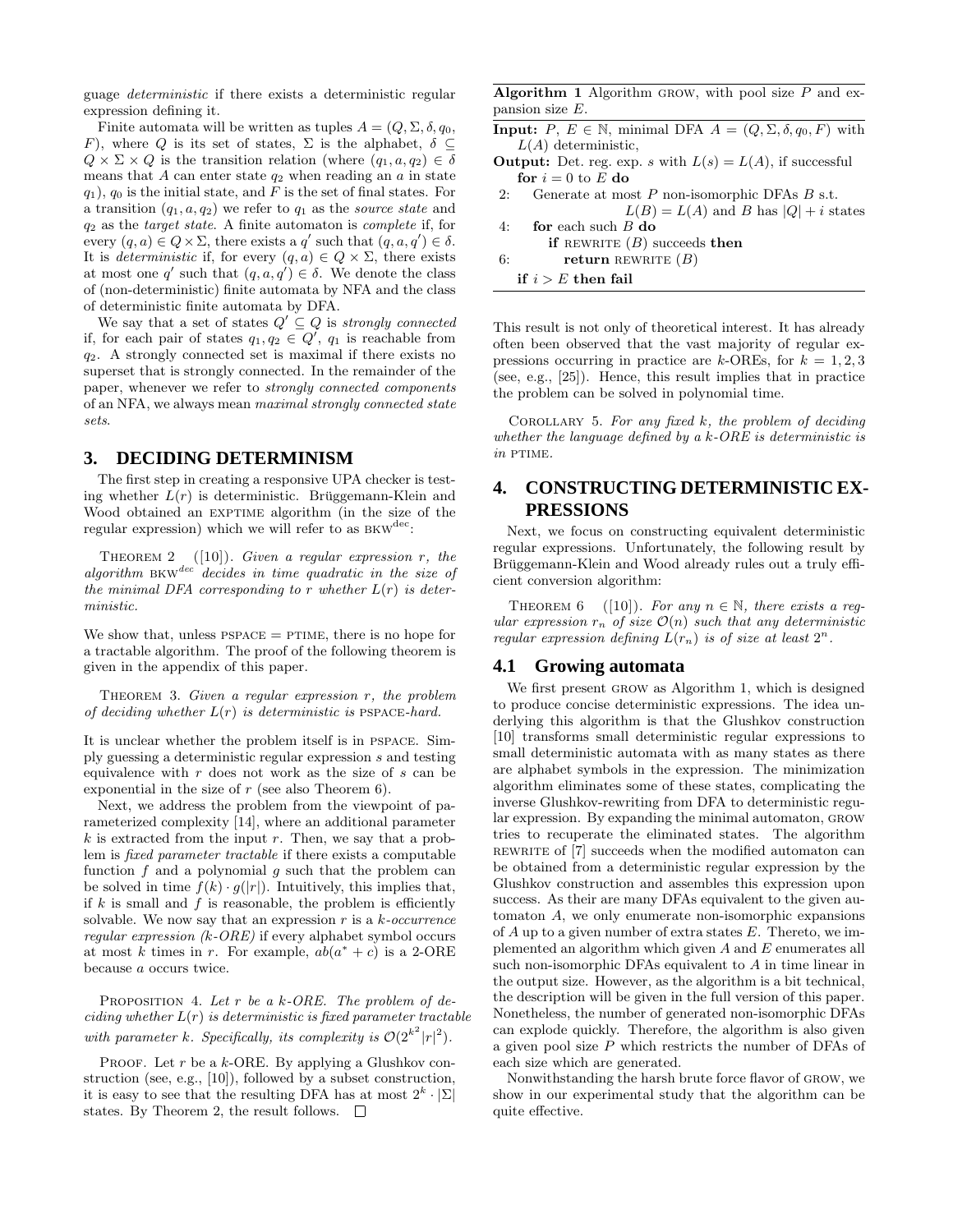Algorithm 2 The bkw-Algorithm.

**Input:** Minimal DFA  $A = (Q, \Sigma, \delta, q_0, F)$ **Output:** Det. reg. exp. s with  $L(s) = L(A)$ if A has only one state  $q$  and no transitions then 2: if q is final then return  $\varepsilon$ else return ∅ 4: else if A has precisely one orbit then  $S \leftarrow A$ -consistent symbols 6: if  $S = \emptyset$  then fail else return  $\textsc{b}\textsc{kw}(A_S) \cdot \big(\bigcup_{a \in S} a \cdot \textsc{b}\textsc{kw}(A_S^{w(a)})\big)^*$ 8: else if A has the orbit property then 10: **for** all a s.t. Orbit $(q_0)$  has outgoing a-transition **do**  $q_a \leftarrow$  unique target state of these a-transitions 12:  $A_{q_0} \leftarrow$  orbit automaton of  $q_0$ if  $A_{q_0}$  contains a final state then 14: **return** BKW $(A_{q_0}) \cdot (\bigcup_{a \in \Sigma} (a \cdot BKW(A^{q_a})))$ ?

else 16: **return** BKW $(A_{q_0}) \cdot \bigcup_{a \in \Sigma} (a \cdot BKW(A^{q_a}))$ else fail

# **4.2 Optimizing the BKW-Algorithm**

Next, we discuss Brüggemann-Klein and Woods BKW algorithm and then present a few optimizations to generate smaller expressions.

First, we need some terminology. Given a DFA A, a symbol a is A-consistent if there is a unique state  $w(a)$  in A such that all final states of A have an a-transition to  $w(a)$ . We call  $w(a)$  the witness state for a. A set S is A-consistent if each element in  $S$  is A-consistent. The  $S$ -cut of A, denoted by  $A<sub>S</sub>$ , is the automaton obtained from A by removing, for each  $a \in S$ , all a-transitions that leave a final state of A. Given a state  $q$  of  $A$ ,  $A<sup>q</sup>$  is the automaton obtained from  $A$ by setting its initial state to  $q$  and restricting its state set to the states reachable from  $q$ . For a state  $q$ , the *orbit of*  $q$ , denoted  $Orbit(q)$ , is the strongly connected component of A that contains q. We call q a gate of  $Orbit(q)$  if q is final, or  $q$  is the source of a transition that has a target outside  $Orbit(q)$ .

We say that A has the *orbit property* if, for every pair of gates  $q_1, q_2$  in the same orbit the following properties hold:

- 1.  $q_1$  is final if and only if  $q_2$  is final; and,
- 2. for all states q outside the orbit of  $q_1$  and  $q_2$ , there is a transition  $(q_1, a, q)$  iff there is a transition  $(q_2, a, q)$ .

Given a state  $q$  of  $A$ , the *orbit automaton* of  $q$ , denoted by  $A_q$ , is obtained from A by restricting its state set to  $Orbit(q)$ , setting its initial state to q and by making the gates of  $Orbit(q)$  its final states.

The bkw-Algorithm is then given as Algorithm 2. For a regular expression  $r$ , the algorithm is called with the minimal complete DFA A accepting  $L(r)$  and then recursively constructs an equivalent deterministic expression when one exists and fails otherwise. Algorithm 2 can fail in two places: (1) in line 6, when the set of A-consistent symbols is empty and (2) in line 17, if A does not have the orbit property. Notice that, if A has the orbit property, the unique state  $q_a$  on line 11 can always be found. The correctness proof is non-trivial and can be found in [10]. bkw runs in time doubly exponential in the size of the nondeterministic regular expression. The first exponential arises from converting



Figure 1: A DFA and its summary automaton.

to a DFA, the second one from branching in the lines 7, 14, and 16. The generated expressions can therefore be quite large. As Algorithm 2 was not designed with conciseness of regular expressions in mind, we therefore propose three optimizations resulting in smaller expressions.

To this end, let first(A) denote the set  $\{a \mid \exists w \in \Sigma^*, aw \in \Sigma^* \}$  $L(A)$ , i.e., the set of possible first symbols in a string in  $L(A)$ . We adapt the lines 7, 14, and 16 in Algorithm 2 in the way described below and refer to the modified algorithm as bkw-opt.

line  $7$  Now, A consists of one orbit and S is the set of A-consistent symbols:

- If  $L(A_S) = L(A_S^{w(a)})$  for all  $a \in S$ ,  $\varepsilon \in L(A_S)$ , and first $(A_S) \cap S = \emptyset$ , then return  $((S + \varepsilon) \cdot BK W(A_S))^*$ .
- Otherwise, partition S into equivalence classes  $S_1, \ldots$ ,  $S_n$  where for  $a, b \in S$ , a is equivalent to b iff  $w(a) =$ w(b). Furthermore, let, for each  $i \in \{1, \ldots, n\}$ ,  $a_i$  be an arbitrary but fixed element from  $S_i$ . Then, return  $BKW(A_S)\cdot\left(\bigcup_{1\leq i\leq n}S_i\cdot BKW(A^{w(a_i)}_{S_i})\right)^*.$

line  $14$  and  $16$  If A consists of more than one orbit, we can view A as an acyclic DFA when considering every orbit as an atomic subautomaton. We therefore define the acyclic DFA summary automaton summ $(A)$  of A where every state corresponds to a unique orbit. As these automata are usually quite small, we subsequently apply grow to obtain a concise regular expression over an alphabet consisting of  $\Sigma$ -symbols and orbit identifiers. We then replace each orbit identifier by its corresponding, recursively obtained deterministic expression.

Before defining summary automata formally, we present an example. Figure 1(a) illustrates a DFA A with three orbits:  $\{1\}$ ,  $\{2, 3, 4\}$ , and  $\{5\}$ . Orbit  $\{2, 3, 4\}$  has two possible entry points: states 2 (with an a-transition) and 3 (with the b- and c-transitions). For each such entry point we have a state in the summary automaton. Figure 1(b) presents the summary automaton summ $(A)$ .

Formally, let  $A = (Q, \Sigma, \delta, q_0, F)$ . Then we define summ $(A)$ as a DFA  $(Q^s, \Sigma^s, \delta^s, q_0^s, F^s)$ , where  $\Sigma^s \subseteq \Sigma \times Q$ . In particular, for each transition  $(q_1, a, q_2) \in \delta$  where  $Orbit(q_1) \neq$ Orbit $(q_2)$ , we have  $(a, q_2) \in \Sigma^s$ . The state set  $Q^s$  is defined as  $\{O_q \mid \text{there is a transition } (p, a, q) \in \delta \text{ for } p \text{ out-}$ side Orbit $(q)$ }. Furthermore, we define  $q_0^s := O_{q_0}, F^s :=$  $\{O_p \in Q^s \mid \text{Orbit}(p) \cap F \neq \emptyset\}$ , and  $(O_{q_1}, (a, q_2), O_{q_2}) \in \delta^s$  iff  $Orbit(q_1) \neq Orbit(q_2)$  and there exists a  $q'_1 \in Orbit(q_1)$  such that  $(q_1, a, q_2) \in \delta$ . Notice that, if A is a DFA fulfilling the orbit property, all outgoing transitions of each orbit go to the same witness state. Therefore, summ $(A)$  is also a DFA.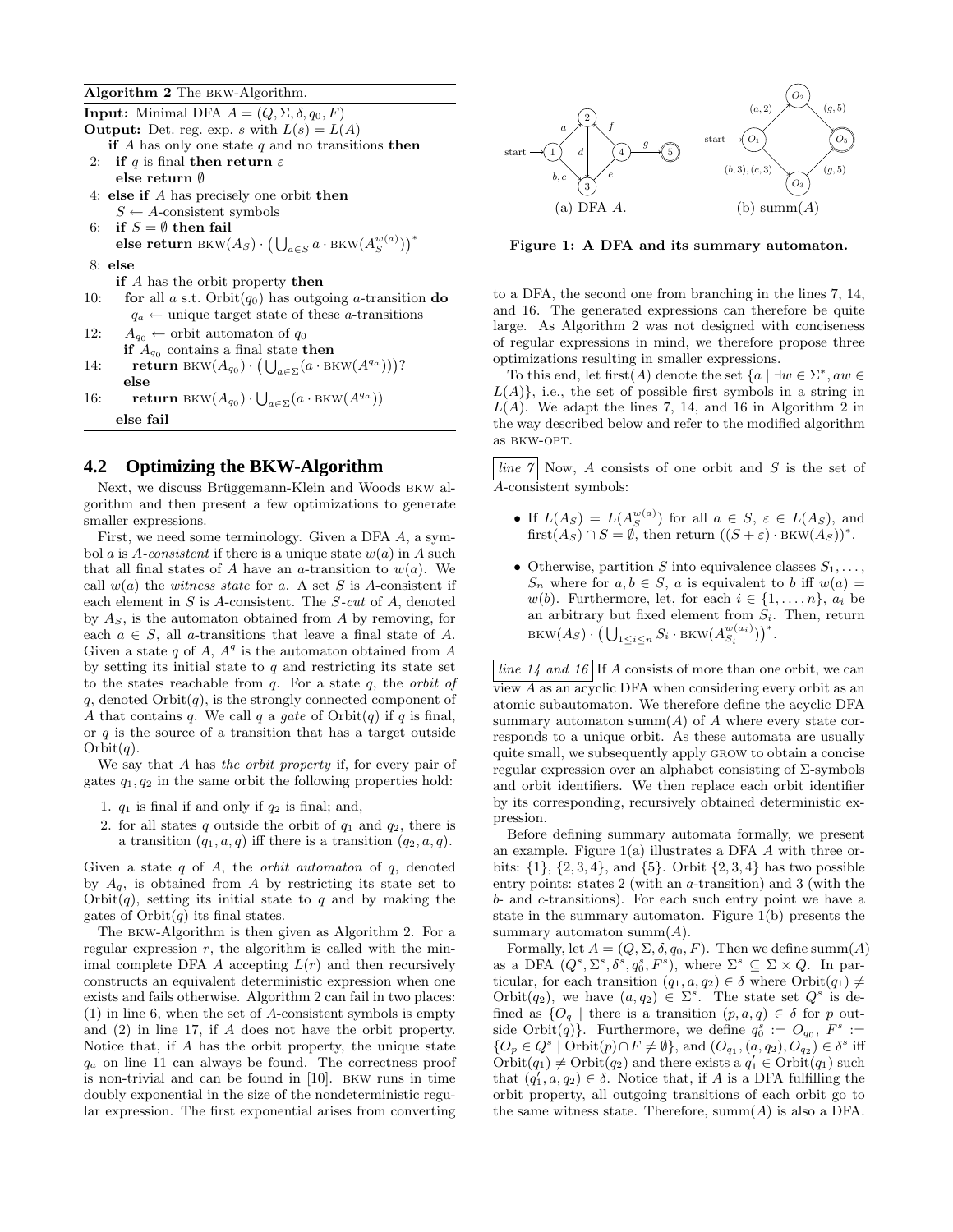

Figure 2: Class of DFAs for which our optimization improves exponentially over the bkw algorithm.

To find a small regular expression for the multiple orbits case, we make use of the deterministic expressions  $r_q$  for the orbit automata  $A_q$  that we computed deeper in the recursion. We run GROW on  $\text{summ}(A)$  to find a small deterministic expression for  $L(\text{summ}(A))$ . If we find one, we obtain the deterministic expression for  $L(A)$  by replacing each symbol  $(a, q)$  by  $a \cdot r_q$ .

Notice that this optimization potentially generates exponentially smaller regular expressions than the bkw algorithm. Consider the family of DFAs of Figure 2. The summary DFAs for these automata are equal to the DFAs themselves. While the bkw algorithm would essentially unfold this DFA and return a regular expression of size at least  $2^n$ , GROW would return the expression  $(a_1a_3+a_2a_4)\cdots(a_{n-3}a_{n-1})$  $+a_{n-2}a_n$ , which is linear in n.

It is shown in [19] that there are acyclic DFAs whose smallest equivalent regular expression of superpolynomial size:  $\Omega(n^{\log n})$  for *n* the size of the DFA. As acyclic DFAs define finite languages and finite languages are deterministic, the result transfers to deterministic regular expressions. Therefore, when grow does not find a small solution we just apply one non-optimized step of the bkw algorithm (i.e., return line 14/16 of Algorithm 2). However, in our experiments we noticed that this almost never happened (less than 1% of the total calls to grow did not return an expression).

# **5. APPROXIMATING DETERMINISTIC REGULAR EXPRESSIONS**

When the regular language under consideration is not deterministic, we can make it deterministic at the expense of generalizing the language. First, we show that there is no best approximation.

## **5.1 Optimal Approximations**

An expression s is a *deterministic super-approximation* of an expression r when  $L(r) \subseteq L(s)$  and s is deterministic. In the sequel we will just say approximation rather than super-approximation. Then, we say that  $s$  is an *optimal* deterministic approximation of r, if  $L(r) \subseteq L(s)$ , and there does not exist a deterministic regular expression  $s'$  such that  $L(r) \subseteq L(s') \subsetneq L(s)$ . That is, an approximation is optimal if there does not exist another one which is strictly better. Unfortunately, we can show that no such optimal approximation exists:

THEOREM 7. Let r be a regular expression, such that  $L(r)$ is not deterministic. Then, there does not exist an optimal deterministic approximation of r.

PROOF. We show in Lemma 9 (shown in the Appendix) that for every deterministic language L and string  $w \in L$ , the language  $L \setminus \{w\}$  is also deterministic. Now, suppose,

towards a contradiction, that an optimal deterministic approximation s exists. Then, since  $L(r)$  is not deterministic,  $L(r) \subsetneq L(s)$  and thus there exists some string w with  $w \in L(s)$  but  $w \notin L(r)$ . But then, for the language  $L_w =$  $L(s) \setminus \{w\}$ , we have that  $L(r) \subseteq L_w$  and, by Lemma 9,  $L_w$ is also deterministic. This gives us the desired contradiction.  $\Box$ 

As finite languages are always deterministic, Theorem 7 implies that every approximation defines infinitely more strings than the original expression. Furthermore, one can prove analogously (using Lemma 10) that an optimal under-approximation of a non-deterministic regular expression r also does not exist. That is, a deterministic regular expression s such that  $L(s) \subseteq L(r)$  for which there is no deterministic s' with  $L(s) \subsetneq L(s') \subseteq L(r)$ .

## **5.2 Quality of the approximation**

Motivated by the above discussion, we will compare sizes of regular languages by only comparing strings up to a predefined length.

Thereto, for an expression r and a natural number  $\ell$ , let  $L^{\ell}(r)$  be the subset of strings in  $L(r)$  with length exactly  $\ell$ . For regular expressions r and s with  $L(r) \subseteq L(s)$ , define the proximity between r and s, as

$$
\text{proximity}(r,s) := \frac{1}{k} \sum_{\ell=1}^{k} \frac{|L^{\ell}(r)| + 1}{|L^{\ell}(s)| + 1}
$$

for  $k = \max\{2|r| + 1, 2|s| + 1\}$ . The proximity is always a value between 0 and 1. When the proximity is close to 1, the size of the sets  $L^{\ell}(s) \setminus L^{\ell}(r)$  is small, and the quality of approximation is excellent.

Although the above measure provides us with a tool to compare proximity of regular languages, we cannot simply search for a deterministic expression which performs best under this measure. Indeed, there always is a deterministic expression s for which proximity $(r, s)$  equals one. For instance, the language which contains every string of length larger than k and only those strings of smaller length which are in  $L(r)$  is a deterministic language and can therefore be represented by a deterministic expression s. Clearly, such an expression will never be an acceptable approximation. Furthermore, its size grows (in general) exponentially in  $|r|$ .

In conclusion, a valid approximation s for an expression  $r$ , is a deterministic expression constituting a good tradeoff between (1) a large value for proximity $(r, s)$  and (2) a small size  $|s|$ . The heuristics in the following section will try to construct approximations which fit these requirements.

#### **5.3 Ahonen's Algorithm**

In the previous section, we have seen that the bkw-algorithm will translate a DFA into a deterministic expression, and will fail if no such equivalent deterministic expression exists. Ahonen's algorithm [1] is a first method that constructs a deterministic regular expression at the expense of generalizing the target language. It essentially runs the BKW<sup>dec</sup>algorithm, the decision variant of bkw which does not produce an output expression (cf. Theorem 2), until it fails, and subsequently *repairs* the DFA by adding transitions or making states final, in such a manner that bkwdec can continue. In the end, a DFA is produced defining a deterministic language. The corresponding deterministic regular expression is then obtained by running bkw. Ahonen's algorithm for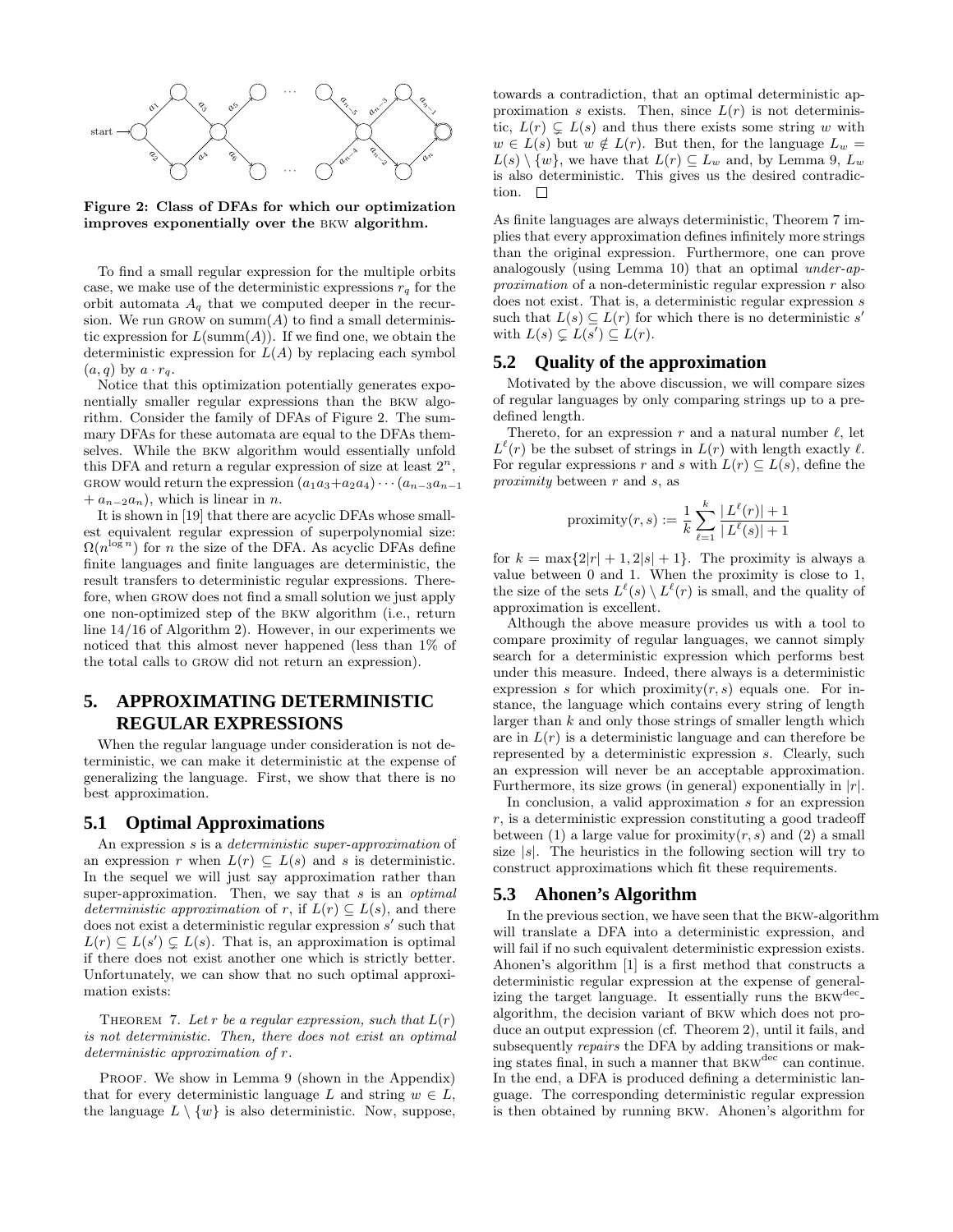Algorithm 3 An adaptation of Ahonen's repair algorithm: the ahonen algorithm.

| <b>Input:</b> DFA $A = (Q, \Sigma, \delta, q_0, F)$        |
|------------------------------------------------------------|
| <b>Output:</b> DFA B such that $L(A) \subseteq L(B)$       |
| $S \leftarrow A$ -consistent symbols                       |
| 2: if A has only one state q then                          |
| if q is final then return $\varepsilon$                    |
| 4: else return $\emptyset$                                 |
| else if A has precisely one orbit then                     |
| if $S = \emptyset$ then<br>6:                              |
| Choose an a s.t. $(q, a, q_1) \in \delta$ for q final      |
| for all $p \in F$ do<br>8:                                 |
| add $(p, a, q_1)$ to $\delta$                              |
| if $(p, a, q_2) \in \delta$ for $q_2 \neq q_1$ then<br>10: |
| $MERGE(q_1,q_2)$                                           |
| $S \leftarrow \{a\}$<br>12:                                |
| FORCEORBITPROPERTY $(A_S)$                                 |
| 14: for each orbit O of $A_s$ do                           |
| Choose an arbitrary $q \in O$                              |
| AHONEN $((A_S)_a)$<br>16:                                  |
|                                                            |

obtaining a DFA defining a deterministic language is presented in Algorithm  $3<sup>3</sup>$  By AHONEN-BKW we then denote the application of bkw on the result of ahonen.

ahonen proceeds by merging states. We explain in more detail how we can merge two states in a DFA  $A = (Q, \Sigma, \delta, q_0,$ F). For an example, see Figure 3(c) and 3(d), where states 2 and 4 are merged into a new state  $\{2, 4\}$ . For ease of exposition, we assume that states in Q are sets. Initially, all sets in  $Q$  are singletons (e.g.,  $\{2\}$ ,  $\{4\}$ ) and by merging such states we obtain non-singletons (e.g.,  $\{2, 4\}$ ). Let  $q_1$  and  $q_2$  be the two states to be merged into a new state  $q_M := q_1 \cup q_2$ . We denote by  $Q_{\text{new}}$  the state set of A after this merge operation (analogously for  $\delta_{\text{new}}, q_{0_{\text{new}}}$ , and  $F_{\text{new}}$ ). We assume that  $q_1, q_2 \in Q$  and  $q_M \notin Q$ . Then,  $Q_{\text{new}} := (Q \cup q_M) \setminus \{q_1, q_2\}.$ Furthermore,  $q_M \in F_{\text{new}}$  iff  $q_1 \in F$  or  $q_2 \in F$ . Analogously,  $q_{0_{\text{new}}}$  is the unique set  $p \in Q_{\text{new}}$  such that  $q_0 \in p$ . The transitions will be adapted as follows: for all states  $q_1, q_2 \in Q_{\text{new}}$ we have  $(q_1, a, q_2) \in \delta_{\text{new}}$  iff there exist  $q'_1, q'_2 \in Q$  such that  $(q'_1, a, q'_2) \in \delta$ . As long as the obtained automaton is not deterministic, we choose non-deterministic transitions  $(p, a, q_1)$ and  $(p, a, q_2)$  and continue merging states until it is deterministic again. We denote this recursive merging procedure in Algorithms 3 and 4 by Merge.

AHONEN repairs the automaton  $A$  in two possible instances where BKW<sup>dec</sup> gets stuck. If A has one orbit but no Aconsistent symbols, ahonen simply chooses a symbol a and adds transitions to force A-consistency. If A has more than one orbit, but does not fulfill the orbit property, then ahonen calls ForceOrbitProperty to add final states and transitions until A fulfills it.

Example 8. We illustrate the algorithm on the regular expression  $(aba + a)^+b$ . The minimal DFA A is depicted in Figure  $3(a)$ . As there are no A-consistent symbols, we have that  $S = \emptyset$ . As there are three orbits ((1), (2,3,4), and (5)), the algorithm immediately calls ForceOrbitProperty on A, where  $\frac{1}{4}$  is made final and transition  $(3, b, 5)$  is added

#### Algorithm 4 The FORCEORBITPROPERTY procedure.

| <b>Input:</b> DFA $\overline{A}$                               |
|----------------------------------------------------------------|
| <b>Output:</b> DFA B such that $L(A) \subseteq L(B)$           |
| for each orbit $O$ of A do                                     |
| Let $q_1, \ldots, q_k$ be the gates of K<br>18:                |
| if there exists a gate $g_i \in F$ then                        |
| $F \leftarrow F \cup \{q_1, \ldots, q_k\}$<br>20:              |
| for each ordered pair of gates $(g_i, g_j)$ do                 |
| while there is an a s.t. $(q_i, a, q) \in \delta$<br>22:       |
| for q outside Orbit $(g_i)$ and $(g_j, a, q) \notin \delta$ do |
| Add $(g_i, a, q)$ to $\delta$<br>24:                           |
| while $(g_i, a, q') \in \delta$ for $q' \neq q$ do             |
| MERGE(q,q')<br>26:                                             |
|                                                                |

(Figure  $3(b)$ ). In the next recursive level, we call AHONEN for every orbit of A. We only consider the non-trivial orbit  $\{2,3,4\}$  here, with its orbit automaton  $A_2$  in Figure 3(c). As there are no  $A_2$ -consistent symbols and  $A_2$  has only one orbit, we recursively merge states 2 and 4. (Line 7 gives us a choice of which transition to take, but any choice would lead us to the merging of 2 and 4.) After the merge, a is A2-consistent. We therefore call ForceOrbitproperty on the  ${a}$ -cut of  $A_2$  as in Figure 3(e). Here, we discover that there are only two trivial orbits left, and the algorithm ends.

It remains to return from the recursion and construct the resulting DFA of the algorithm. Plugging the DFA from Figure  $3(d)$  into the DFA from Figure  $3(b)$  results in Figure  $3(f)$ . Notice that this automaton is non-deterministic. Therefore, we have to merge states 3 and 5 in order to restore determinism. The final DFA obtained by the algorithm is in Figure  $3(g)$ . Notice that this is a non-minimal DFA *defining the language*  $a(a + b)^*$ .

Several additional remarks should be made about the original paper  $[1]$ : *(i)* it does not prove that the input DFA for Algorithm 3 is transformed into an automaton that can always be converted into a deterministic regular expression;  $(ii)$  it does not formally explain how states of the automaton should be merged; we have chosen the most reasonable definition; and *(iii)* it does not explain how the output DFA should be reconstructed when going back up in the recursion. Therefore, we had to make some assumptions. For example, we assume that, when re-combining orbits into a large automaton, we have a transition  $(q_1, a, q_2)$  if and only if there were subsets  $q'_1 \subseteq q_1$  and  $q'_2 \subseteq q_2$  such that the original automaton had a transition  $(q'_1, a, q'_2)$ . (See, for example, the transition  $({2, 4}, b, {5})$  in Figure 3(f), which is there because the original automaton in Figure 3(b) had a transition  $({4}, b, {5})$ .)

With respect to remark  $(i)$ , we noticed in our experiments that Ahonen's algorithm sometimes indeed outputs a DFA that cannot be converted into an equivalent deterministic expression. If this happens, we reiterate Ahonen's algorithm to the thus far constructed DFA until the resulting DFA defines a deterministic language.

#### **5.4 Ahonen's Algorithm followed by Grow**

Ahonen's algorithm ahonen-bkw relies on bkw to construct the corresponding deterministic expression. However, as we know, bkw generates very large expressions. We therefore consider the algorithm ahonen-grow which runs grow on the DFA resulting from ahonen.

<sup>3</sup>The algorithm we present slightly differs from Ahonen's original algorithm as the original algorithm is slightly incorrect. We briefly discuss this in the Appendix.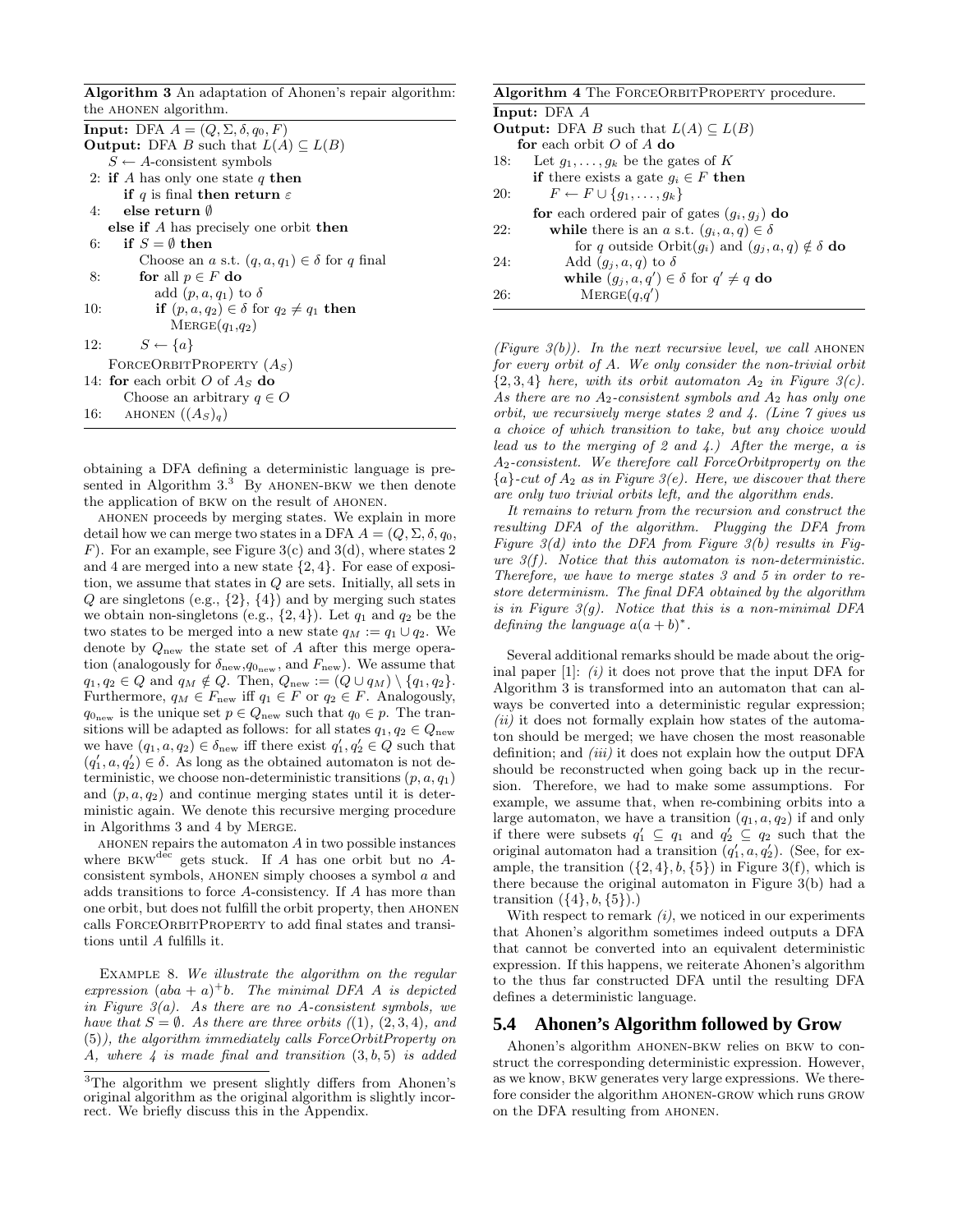

Figure 3: Example run of the adapted Ahonen's algorithm.

# **5.5 Shrink**

As a final approach, we present shrink. The latter algorithm operates on state-labeled finite automata instead of standard DFAs as we explain next. A state-labeled finite automaton  $A = (Q, \Sigma, \delta, q_0, F)$  is simply a finite automaton, which has the additional property that for each state  $q$  all transitions to  $q$  carry the same label. That is, there may not exist states  $q_1, q_2$ , and symbols  $a, b$ , with  $(q_1, a, q), (q_2, b, q) \in \delta$ , but  $a \neq b$ . If A is state-labeled we can associate a function lab :  $Q \rightarrow \Sigma$  with A, such that  $\text{lab}(q) = a$  iff a is the label of q, i.e., if there exists a q' such that  $(q', a, q) \in \delta$ . For instance, the automaton in Figure 3(a) is state-labeled and has  $\text{lab}(2) = a$ ,  $\text{lab}(3) = b$ ,  $lab(4) = a$ , and  $lab(5) = b$ ;  $lab(1)$  is undefined as 1 does not have incoming transitions.

We note that from any finite automaton, we can easily construct an equivalent state-labeled automaton by duplicating states which have more than one symbol on their incoming transitions. In particular, from a minimal DFA, one can thus construct a minimal state-labeled DFA.

The philosophy behind SHRINK rather opposes the one behind GROW: it tries to reduce the number of states of the input automaton by merging pairs of states with the same label, until every state has a different label.The result of shrink is an array containing deterministic expressions for which the language proximity to the target language is maximal among the deterministic expressions of the same size.

SHRINK is presented in Algorithm 5. The call to  $MERGE(B,$  $q_1, q_2$ ) is similar to the one we explained in Section 5.3 and

|     | <b>Algorithm 5</b> The SHRINK algorithm with pool size $P$ .            |
|-----|-------------------------------------------------------------------------|
|     | <b>Input:</b> Minimal state-labeled DFA $A, P \in \mathbb{N}$           |
|     | <b>Output:</b> Array of det. reg. exp. s with $L(A) \subseteq L(s)$     |
|     | Pool $\leftarrow \{A\}$                                                 |
|     | 2: BestArray $\leftarrow$ empty array of $ A  -  \Sigma $ elements      |
|     | while Pool is not empty do                                              |
|     | 4: $j \leftarrow 1$                                                     |
|     | for each $B \in \text{Pool}$ do                                         |
| 6:  | for each pair of states $q_1, q_2$ of B                                 |
|     | with $\text{lab}(q_1) = \text{lab}(q_2) \textbf{ do}$                   |
| 8:  | $B_i \leftarrow \text{MERGE}(B,q_1,q_2)$                                |
|     | $i \leftarrow i+1$                                                      |
| 10: | Pool $\leftarrow$ RANK $(P, {B_1, \ldots, B_{i-1}})$                    |
|     | for each $B_k \in \text{Pool}$ do                                       |
| 12: | $r_{k,1} \leftarrow \text{KOA-TO-KORE}(B_k)$                            |
|     | $r_{k,2} \leftarrow$ GROW $(B_k)$                                       |
| 14: | for each $\ell,  \Sigma  \leq \ell \leq  A $ do                         |
|     | BestArray $[\ell] \leftarrow$ the deterministic regexp r of size $\ell$ |
| 16: | from BestArray [ $\ell$ ] and all $r_{k,x}$ with                        |
|     | maximal value proximity $(A, r)$                                        |
|     | 18: return BestArray                                                    |
|     |                                                                         |

operates on the DFA  $B$ . It makes  $q_1$  initial (resp., final) if  $q_2$  was initial (resp., final). If this operation does not result in a DFA, we continue recursively.  $\text{RANK}(P, \{B_1, \ldots, B_i\})$ is a ranking procedure that selects the  $P$  "best" automata from the set  $\{B_1, \ldots, B_i\}$ . Thereto, we say that an automaton  $B_i$  is *better* than  $B_j$  when  $L(B_i)$  is deterministic but  $L(B_i)$  is nondeterministic. Otherwise, if  $L(B_i)$  and  $L(B_j)$ are either both deterministic or both nondeterministic,  $B_i$ is better than  $B_j$  iff proximity $(B_i, A) >$  proximity $(B_j, A)$ . That is, we favour automata which define deterministic languages (as we are looking for deterministic languages), and when no distinction is made in this manner, we favour those automata which form the best approximation of the original language.

koa-to-kore is an algorithm of [6] which transforms a state-labeled automaton A into a (possibly nondeterministic) expression r such that  $L(A) \subseteq L(r)$ . Further r contains one symbol for every labeled state in A. As we are only interested in deterministic expressions, we discard the result of koa-to-kore when it is nondeterministic. However, if every state of A is labeled with a different symbol, then the resulting expression also contains every symbol only once, and hence is deterministic. As SHRINK will always generate automata which have this property, SHRINK is thus guaranteed to always output at least one deterministic approximation.

Notice that SHRINK always terminates: the automata in Pool become smaller in each iteration and when they have  $|\Sigma|$  states left, no more merges can be performed.

## **6. EXPERIMENTS**

In this section we validate our approach by means of an experimental analysis. All experiments were performed using a prototype implementation written in Java executed on a Pentium M 2 GHz with 1GB RAM. As the XML Schema specification forbids ambiguous content models, it is not possible to extract real-world expressions violating UPA from the Web. We therefore test our algorithms on a sizable and diverse set of generated regular expressions. To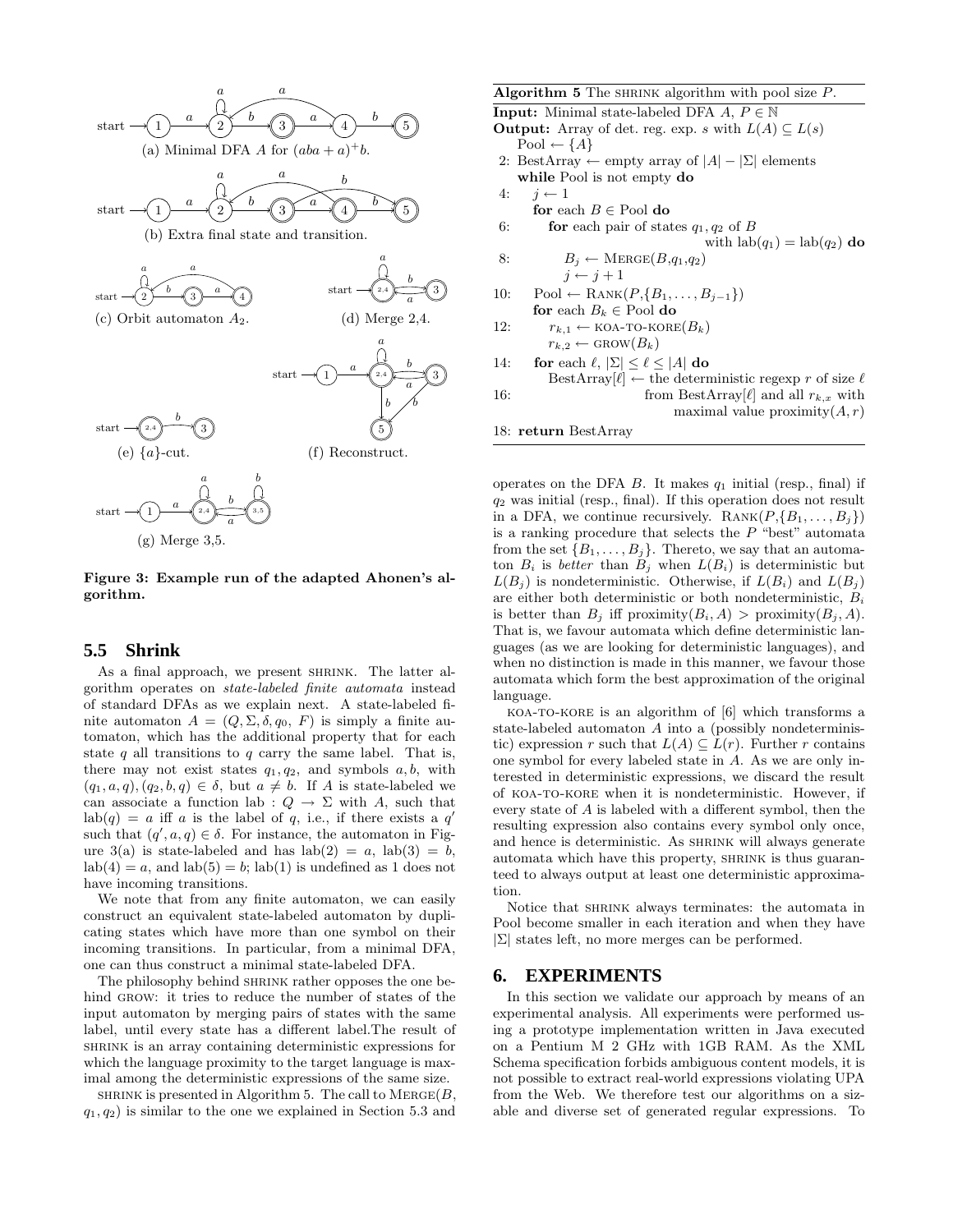this end, we apply the synthetic regular expression generator used in [6] to generate 2100 nondeterministic regular expressions. From this set, 1200 define deterministic languages while the others do not. We utilize three parameters to obtain a versatile sample. The first parameter is the size of the expressions (number of occurrences of alphabet symbols) and ranges from 5 to 50. The second parameter is the average number of occurrences of alphabet symbols in the expression, denoted by  $\kappa$ . That is, when the size of r is *n*, then  $\kappa(r) = n/|\Sigma(r)|$ , where  $\Sigma(r)$  is the set of different alphabet symbols occurring in  $r$ . For instance, when  $r = a(a+b)^+acab$ , then  $\kappa(r) = 7/3 = 2.3$ . In our sample,  $\kappa$ ranges from 1 to 5. At first glance, the maximum value of 5 for  $\kappa$  might seem small. However, the latter value must not be confused with the maximum number of occurrences of a single alphabet symbol, which in our sample ranges from 1 to 10. Finally, the third parameter measures how much the language of a generated expression overlaps with  $\Sigma^*$ , which is measured by proximity $(r, \Sigma^*)$ . The expressions are generated in such a way that the parameter covers the complete spectrum uniformly from 0 to 1.

#### **6.1 Deciding determinism**

As a sanity check, we first ran the algorithm BKW<sup>dec</sup> on the real world deterministic expressions obtained in the study [5] (which are all deterministic). On average they were decided to define a deterministic regular language within 35 milliseconds. This outcome is not very surprising as  $\kappa$  for each of these expressions is close to 1 (cfr. Proposition 4). We then ran the algorithm BKW<sup>dec</sup> on each of the 2100 expressions and were surprised that on average no more than 50 milliseconds were needed, even for the largest expressions of size 50. Upon examining these expressions more closely, we discovered that all of them have small corresponding minimal DFAs: on average 25 states or less. Apparently random regular expressions suffer much less from the theoretical worst case exponential size increase when translated into DFAs.

#### *6.1.1 Discussion*

Although the problem of deciding determinism is theoretically intractable (Theorem 3), in practice, there does not seem to be a problem so we can safely use BKW<sup>dec</sup> as a basic building block of Algorithm 6.

# **6.2 Constructing deterministic regular expressions**

In this section, we compare the deterministic regular expressions generated by the three algorithms: BKW, BKW-OPT, and grow. We point out that the comparison with bkw is not a fair one, as the latter was not defined with efficiency in mind.

Table 1 depicts the average sizes of the expressions generated by the three methods (again size refers to number of symbol occurrences), with the average running times in brackets. Input size refers to the size of the input regular expressions. Here, the pool-size and depth of grow are 100 and 5, respectively. We note that for every expression individually the output of bkw is always larger than that of bkw-opt and that grow, when it succeeds, always gives the smallest expression. Due to the exponential nature of the bkw algorithm, both bkw and bkw-opt can not be used for input expressions of size larger than  $20<sup>4</sup>$  For smaller

| input size | <b>BKW</b>            | <b>BKW-OPT</b> | <b>GROW</b> |
|------------|-----------------------|----------------|-------------|
| 5          | $\frac{1}{9}$ (< 0.1) | 7 (< 0.1)      | 3 (< 0.1)   |
| 10         | 216 (< 0.1)           | 95(0.1)        | 6(0.2)      |
| 15         | 1577(0.2)             | 394(0.6)       | 9(0.6)      |
| 20         |                       |                | 12(1.5)     |
| 25-30      |                       |                | 13(4.0)     |
| 35-50      |                       |                | 23(19.6)    |

Table 1: Average output sizes and running times (in brackets, in seconds) of BKW, BKW-OPT and GROW on expressions of different input size.

| size        | (d:5,p:20)     | (5,100)    | (10,20)    | (10,100)   |
|-------------|----------------|------------|------------|------------|
| $5^{\circ}$ | 89 (< 0.1)     | 89 (< 0.1) | 89 (< 0.1) | 89 (< 0.1) |
| 10          | 66 ( $< 0.1$ ) | 68 (0.2)   | 68 $(0.1)$ | 70(0.5)    |
| 15          | 43(0.1)        | 46(0.6)    | 44 (0.3)   | 47(1.6)    |
| 20          | 31(0.3)        | 33(1.5)    | 31(0.8)    | 33(3.8)    |
| 25-30       | 21(0.8)        | 21(4.0)    | 21(1.8)    | 21(9.1)    |
| 35-50       | 7(3.9)         | 8(19.6)    | 7(8.3)     | 8(43.7)    |

Table 2: Success rates (%) and average running times (in brackets, in seconds) of GROW for different values of the depth  $(d)$  and pool-size  $(p)$  parameters.

input expressions, BKW-OPT is better than BKW, but still returns expressions which are in general too large to be easily interpreted. In strong contrast, when it succeeds, grow produces very concise expressions, roughly the size of the input expression.

It remains to discuss the effectiveness of grow. In Table 2, we give the success rates and the average running times for various sizes of input expressions and for several values for pool-size and depth. It is readily seen that the success rate of grow is inversely proportional to the input size, starting at 90% for input size 5, but deteriorating to 20% for input size 25. Further, Table 2 also shows that increasing the poolsize or depth only has a minor impact on the success rate of grow, but a bigger influence on its running time.

#### *6.2.1 Discussion*

grow is the preferred method to run in a first try. When it gives a result it is always a concise one. Its success rate is inversely proportional to the size of the input expressions and quite reasonable for expressions up to size 20. Should grow fail, it is not a real option to try bkw-opt as on expressions of that size it never produces a reasonable result. In that case, the best option is to look for a concise approximation (as implemented in Algorithm 6).

### **6.3 Approximating deterministic regular expressions**

We now compare the algorithms AHONEN-BKW, SHRINK, and ahonen-grow. Note that ahonen-bkw and ahonengrow return a single approximation, whereas shrink returns a set of expressions (with a tradeoff between size and proximity). To simplify the discussion, we take from the output of shrink the expression with the best proximity, disregarding the size of the expressions. This is justified as all expressions returned by SHRINK are concise by definition. In a practical scenario, however, the choice in tradeoff between proximity and conciseness can be left to the user.

sions of size 560.000.

<sup>4</sup>For expressions of size 20, bkw already returned expres-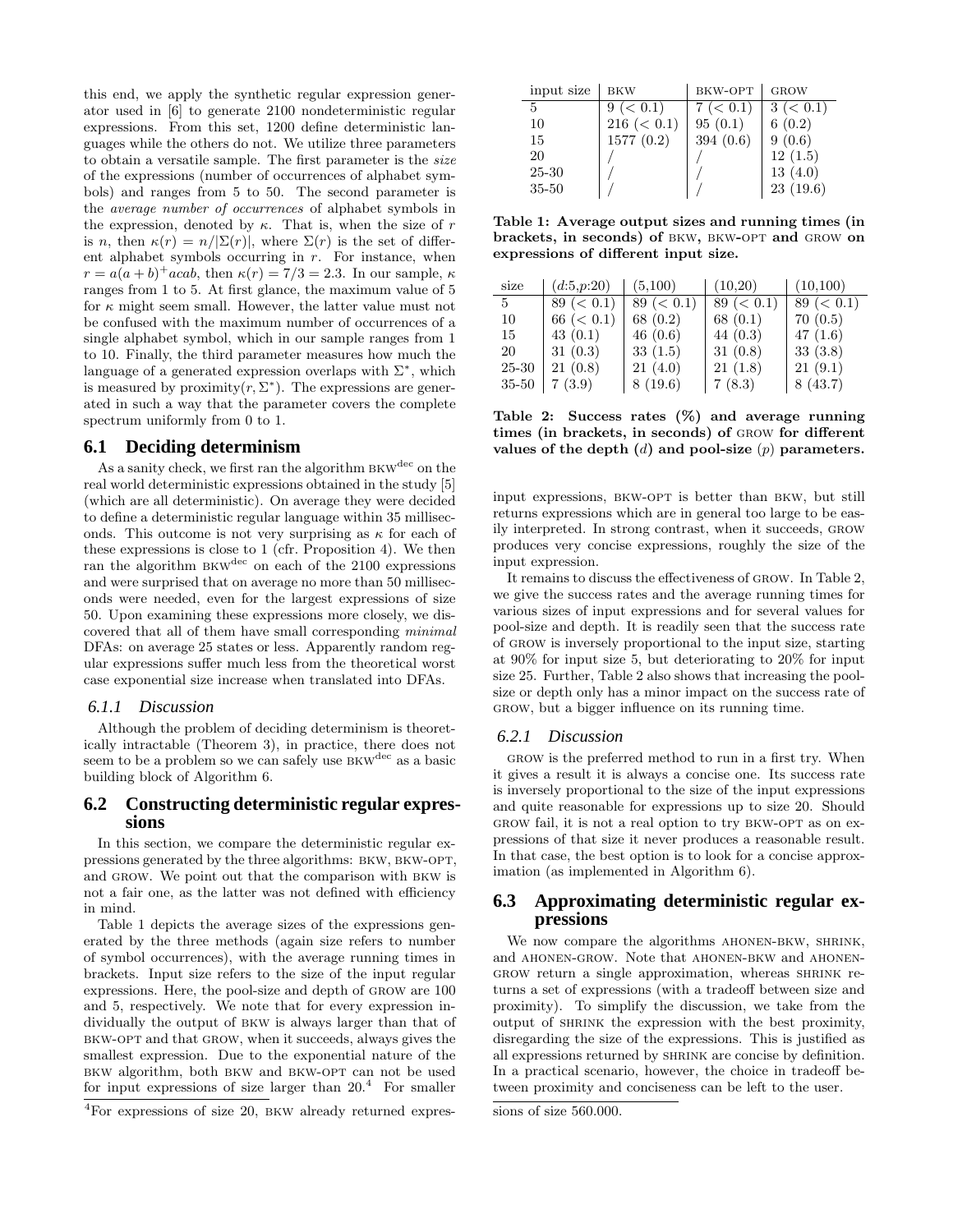| input size | <b>AHONEN-BKW</b> | AHONEN-GROW  | <b>SHRINK</b>  |
|------------|-------------------|--------------|----------------|
| 5          | $0.73(100\%)$     | 0.71(75%)    | $0.75(100\%)$  |
| 10         | $0.81(100\%)$     | $0.79(56\%)$ | $0.78(100\%)$  |
| 15         | $0.84(100\%)$     | $0.88(40\%)$ | $0.79(100\%)$  |
| 20         |                   | $0.89(18\%)$ | $0.76(100\%)$  |
| 25-30      |                   | 0.89(8%)     | $0.71~(100\%)$ |
| $35 - 50$  |                   | 0.75(4%)     | $0.68(100\%)$  |

Table 3: Quality of approximations of ahonen-bkw, ahonen-grow, and shrink (closer to one is better). Success rates in brackets.

| input size | <b>AHONEN-BKW</b> | <b>AHONEN-GROW</b> | <b>SHRINK</b> |
|------------|-------------------|--------------------|---------------|
| 5          | $8(100\%)$        | 3(75%)             | $3(100\%)$    |
| 10         | $28(100\%)$       | 6(56%)             | $6(100\%)$    |
| 15         | 73 (100%)         | $8(40\%)$          | $8(100\%)$    |
| 20         |                   | 11 (18%)           | $10(100\%)$   |
| 25-30      |                   | 11 $(8\%)$         | $13(100\%)$   |
| $35 - 50$  |                   | 14 $(4%)$          | 18 (100%)     |

Table 4: Average output sizes of ahonen-bkw, ahonen-grow, and shrink. Success rates in brackets.

Table 3 then shows the average proximity $(r, s)$  where r is the input expression and s is the expression produced by the algorithm. As the ahonen-grow algorithm is not guaranteed to produce an expression, the success rates are given in brackets. In contrast, ahonen-bkw and shrink always return a deterministic expression. Further, as ahonen-bkw uses bkw as a subroutine its use is restricted to input expressions of size 15.

We make several observations concerning Table 3. First, we see that the succes rate of ahonen-grow is inversely proportional to the size of the input expression. This is to be expected, as grow is not very successful on large input expressions or automata. But, as ahonen-bkw is also not suited for larger input expressions, only SHRINK produces results in this segment.

Concerning the quality of the approximations, we only compare ahonen-bkw with shrink because ahonen-grow, when it succeeds, returns an expression equivalent to ahonenbkw which consequently possesses the same proximity. In Table 3, we observe that ahonen-bkw returns on average slightly better approximations than SHRINK. Also in absolute values, ahonen-bkw returns in roughly 2/3th of the cases the best approximation w.r.t. proximity, and SHRINK in the other 1/3th. We further observe that the quality of the approximations of SHRINK only slightly decreases but overall remains fairly good, with 0.68 for expressions of size 50.

Table 4 shows the average output sizes of the different algorithms. Here, we see the advantage of ahonen-grow over ahonen-bkw. When ahonen-grow returns an expression it is much more concise than (though equivalent to) the output of ahonen-bkw. Furthermore, it has a small chance on success for those sizes of expressions on which AHONEN-BKW is not feasible anymore. Also shrink can be seen to always return very concise expressions.

Finally, we consider running times. On the input sizes for which ahonen-bkw is applicable, it runs in less than a second. ahonen-grow was executed with pool-size 100 and depth 5 for the grow subroutine, and took less than a

#### Algorithm 6 Supportive UPA Checker supac.

**Input:** regular expression  $r$ 

- **Output:** deterministic reg. exp. s with  $L(r) \subseteq L(s)$ if  $r$  is deterministic then return  $r$ ;
- 2: else if  $L(r)$  is deterministic then if  $GROW(r)$  succeeds then return  $GROW(r)$
- 4: else return best from BKW-OPT(r) and SHRINK $(r)$
- else return best from AHONEN-GROW(r) and SHRINK $(r)$

| input               | output                    |
|---------------------|---------------------------|
| $c^*cac + b$        | $c^+ac+b$                 |
| $(a?bc+d)^+d$       | $((a? (bc)^{+})^* d^+)^+$ |
| $((cba+c)*b)$ ?     | $((c^+ba?)^*b?)$ ?        |
| $(c^+cb + a + c)^*$ | $(a^+ + c^+b?)^*$         |

Table 5: Sample output of supac.

second for the small input sizes (5 to 15) and up to a half a minute for the largest (50). Finally, shrink was executed with pool-size 10, for input expressions of size 5 to 20, and pool-size 5 for bigger expressions, and took up to a few seconds for small input expressions, and a minute on average for the largest ones.

#### *6.3.1 Discussion*

As running times do not pose any restriction on the applicability of the proposed methods, the best option is to always try ahonen-grow and shrink, and ahonen-bkw only for very small input expressions (up to size 5) and subsequently pick the best expression.

## **7. SUPAC: SUPPORTIVE UPA CHECKER**

Based on the observations made in Section 6, we define our supportive UPA checker supac as in Algorithm 6. We stress that the notion of 'best' expression can depend on both the conciseness and the proximity of the resulting regular expressions and is essentially left as a choice for the user. Note that, when grow does not succeed, there is only a choice between a probably lengthy equivalent expressions generated by BKW-OPT or a concise approximation generated by SHRINK. In line 5, we could also make the distinction between expressions r of small size  $(\approx 5)$  and larger size ( $> 5$ ). For small expressions, we then could also try ahonen-bkw.

As an illustration, Table 5 lists a few small input expressions with the corresponding expression constructed by supac. The first two expressions define deterministic languages, while the last two do not.

## **8. CONCLUSION**

It is worth mentioning that none of the authors believe that the UPA constraint is a sensible one. Only a very limited and in practice negligible efficiency in parsing is gained at the expense of introducing a difficult notion which on top breaks the robustness of the larger class of regular expressions. Nevertheless, UPA is enforced by the XML Schema specification constituting a permanent burden for the designer. Therefore, the present paper proposes the algorithm supace as a supportive UPA checker for handling nondeterministic regular expressions.

There are two immediate ways to improve supac, but each of them requires an in depth study of its own. First, one can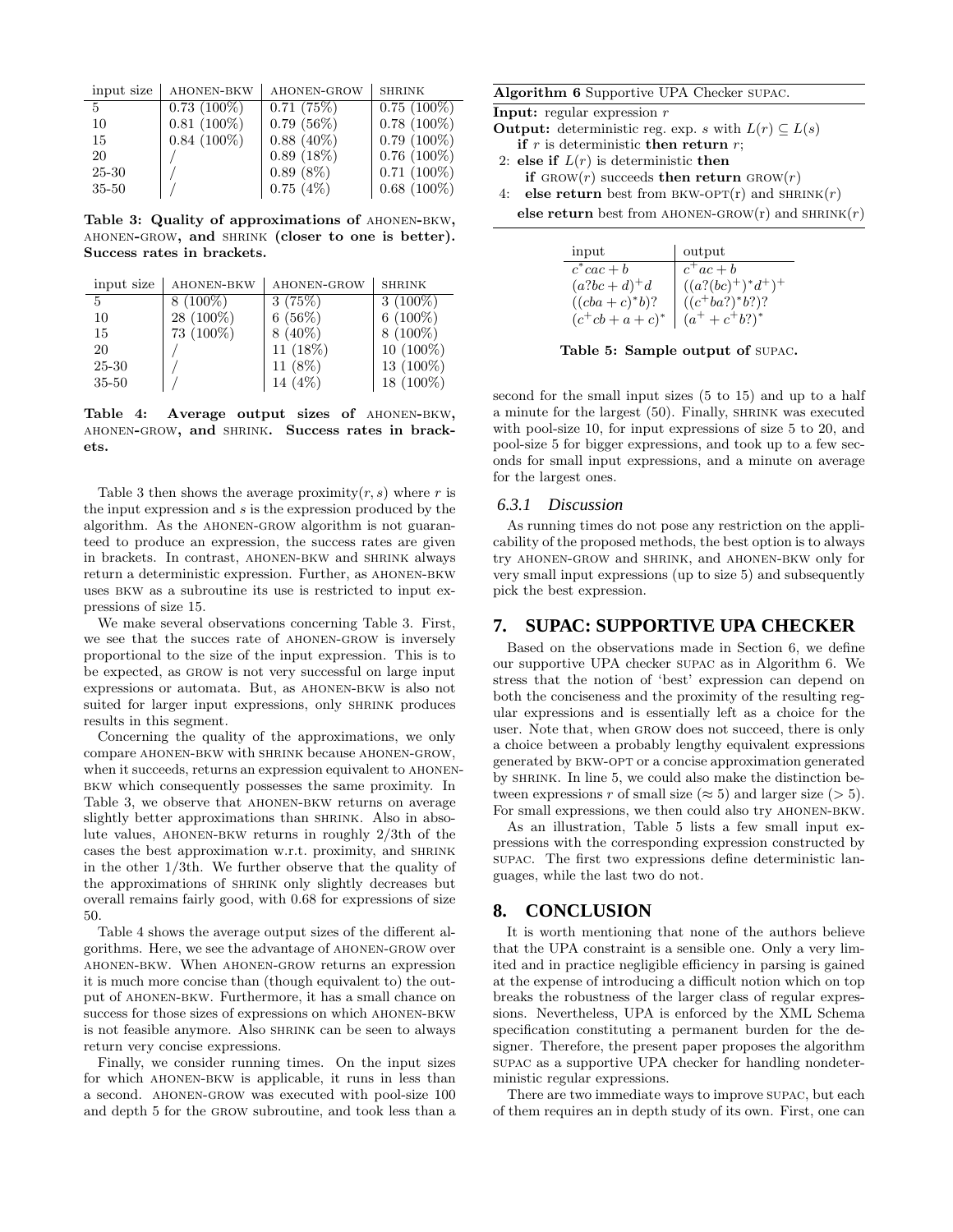try to minimize obtained regular expressions. However, in strong contrast to their automaton counterparts, very little work has been done on minimizing of expression let alone deterministic ones. A possible starting point is a paper by Salomaa [29] which presents a sound and complete rewrite system for regular expressions. Some of these rules conserve determinism, but not all of them. Minimizing deterministic regular expressions is easily seen to be in NP, but it is not clear whether it is also hard. A second possibility for improvement is to apply combinatorial optimization techniques to replace the brute force flavored subroutines in grow and shrink. An immediate difficulty, however, is how to choose between the different possibilities for local changes applied to the automata. It is unclear how to score such local changes and assess their ability to generate a concise deterministic regular expression. In fact, one of the results of this paper, is that sophisticated methods like bkw (and its optimized version bkw-opt) and its variant with repair rules ahonen-bkw do not produce reasonable results.

In this paper we ignored numerical occurrence indicators as in  $c^{[1,2]}(a^{[4,5]}+b)^*$ . Denote by  $\text{RE}^{\#}$  the set of regular expressions with numerical occurrence indicators. Kilpeläinen and Tuhkanen [20] introduce an algorithm which decides whether  $RE^{\#}$ -expressions are deterministic, but it is not known how to decide whether a regular language can be represented by a deterministic  $RE^{\#}$ . Obtaining such a result would be a major step forward.

## **9. REFERENCES**

- [1] H. Ahonen. Disambiguation of SGML content models. In Workshop on Principles of Document Processing (PODP), p. 27–37, 1996.
- [2] D. Barbosa, L. Mignet, and P. Veltri. Studying the XML Web: gathering statistics from an XML sample. World Wide Web, 8(4):413–438, 2005.
- [3] M. Benedikt, W. Fan, F. Geerts. XPath satisfiability in the presence of DTDs. Journal of the ACM, 55(2), 2007.
- [4] P. A. Bernstein. Applying Model Management to Classical Meta Data Problems. In Conference on Innovative Data Systems Research (CIDR), 2003.
- [5] G.J.Bex, F.Neven, J.Van den Bussche. DTDs versus XML Schema: a practical study. Workshop on the Web and Databases (WebDB), p. 79-84, 2004.
- [6] G.J. Bex, W. Gelade, F. Neven, and S. Vansummeren. Learning deterministic regular expressions for the inference of schemas from XML data. In World Wide Web Conference (WWW), p. 825–834, 2008.
- [7] G.J. Bex, F. Neven, T. Schwentick, and K. Tuyls. Inference of concise DTDs from XML data. In Very Large Data Bases (VLDB), p. 115–126, 2006.
- [8] G.J. Bex, F. Neven, and S. Vansummeren. Inferring XML schema definitions from XML data. In Very Large Data Bases (VLDB), p. 998–1009, 2007.
- [9] G.J. Bex, F. Neven, and S. Vansummeren. SchemaScope: a system for inferring and cleaning XML schemas. In ACM SIGMOD International Conference on Management of Data (SIGMOD), p. 1259–1262, 2008.
- [10] A. Brüggemann-Klein and D. Wood. One-unambiguous regular languages. Information and Computation, 142:182–206, 1998.
- [11] D. Che, K. Aberer, and M. T.  $\ddot{O}$ zsu. Query optimization in XML structured-document databases. VLDB Journal, 15(3):263–289, 2006.
- [12] C. Chitic and D. Rosu. On validation of XML streams using finite state machines. In Workshop on the Web and Databases (WebDB), p. 85–90, 2004.
- [13] J. Freire, F. Du, S. Amer-Yahia. ShreX: Managing XML Documents in Relational Databases. In Very Large Data Bases (VLDB), p. 1297–1300, 2004.
- [14] J. Flum and M. Grohe. Parametrized Complexity Theory. Springer, 2006.
- [15] J. Freire, J.R. Haritsa, M. Ramanath, P. Roy, and J. Siméon. StatiX:making XML count. ACM SIGMOD International Conference on Management of Data (SIGMOD), p. 181–191, 2002.
- [16] W. Gelade and F. Neven. Succinctness of the complement and intersection of regular expressions. In Symposium on Theoretical Aspects of Computer Science (STACS), p. 325–336, 2008.
- [17] G. Ghelli, D. Colazzo, C. Sartiani. Efficient inclusion for a class of xml types with interleaving and counting. In Database Programming Languages  $(DBPL)$ , p. 231-245, 2007.
- [18] G. Ghelli, D. Colazzo, and C. Sartiani. Linear time membership in a class of regular expressions with interleaving and counting. In Conference on Information and Knowledge Management (CIKM), p. 389–398, 2008.
- [19] H. Gruber and J. Johannsen. Optimal lower bounds on regular expression size using communication complexity. In Foundations of Software Science and Computation Structures, p. 273–286, 2008.
- [20] P. Kilpeläinen and R. Tuhkanen. One-unambiguity of regular expressions with numeric occurrence indicators. Information and Computation, 205(6):890–916, 2007.
- [21] C. Koch and S. Scherzinger. Attribute grammars for scalable query processing on XML streams. VLDB Journal, 16(3):317–342, 2007.
- [22] C. Koch, S. Scherzinger, N. Schweikardt, and B. Stegmaier. Schema-based scheduling of event processors and buffer minimization for queries on structured data streams. In Very Large Data Bases  $(VLDB)$ , p. 228-239, 2004.
- [23] Ioana Manolescu, Daniela Florescu, and Donald Kossmann. Answering XML Queries on Heterogeneous Data Sources. In Very Large Data Bases (VLDB), p. 241–250, 2001.
- [24] W. Martens, F. Neven, and T. Schwentick. Complexity of decision problems for simple regular expressions. In Mathematical Foundations of Computer Science (MFCS), p. 889–900, 2004.
- [25] W. Martens, F. Neven, T. Schwentick, and G.J. Bex. Expressiveness and complexity of XML Schema. ACM Transactions on Database Systems, 31(3):770–813, 2006.
- [26] L. Mignet, D. Barbosa, and P. Veltri. The XML web: a first study. In World Wide Web Conference (WWW), p. 500–510, Budapest, Hungary, 2003.
- [27] F. Neven and T. Schwentick. On the complexity of XPath containment in the presence of disjunction,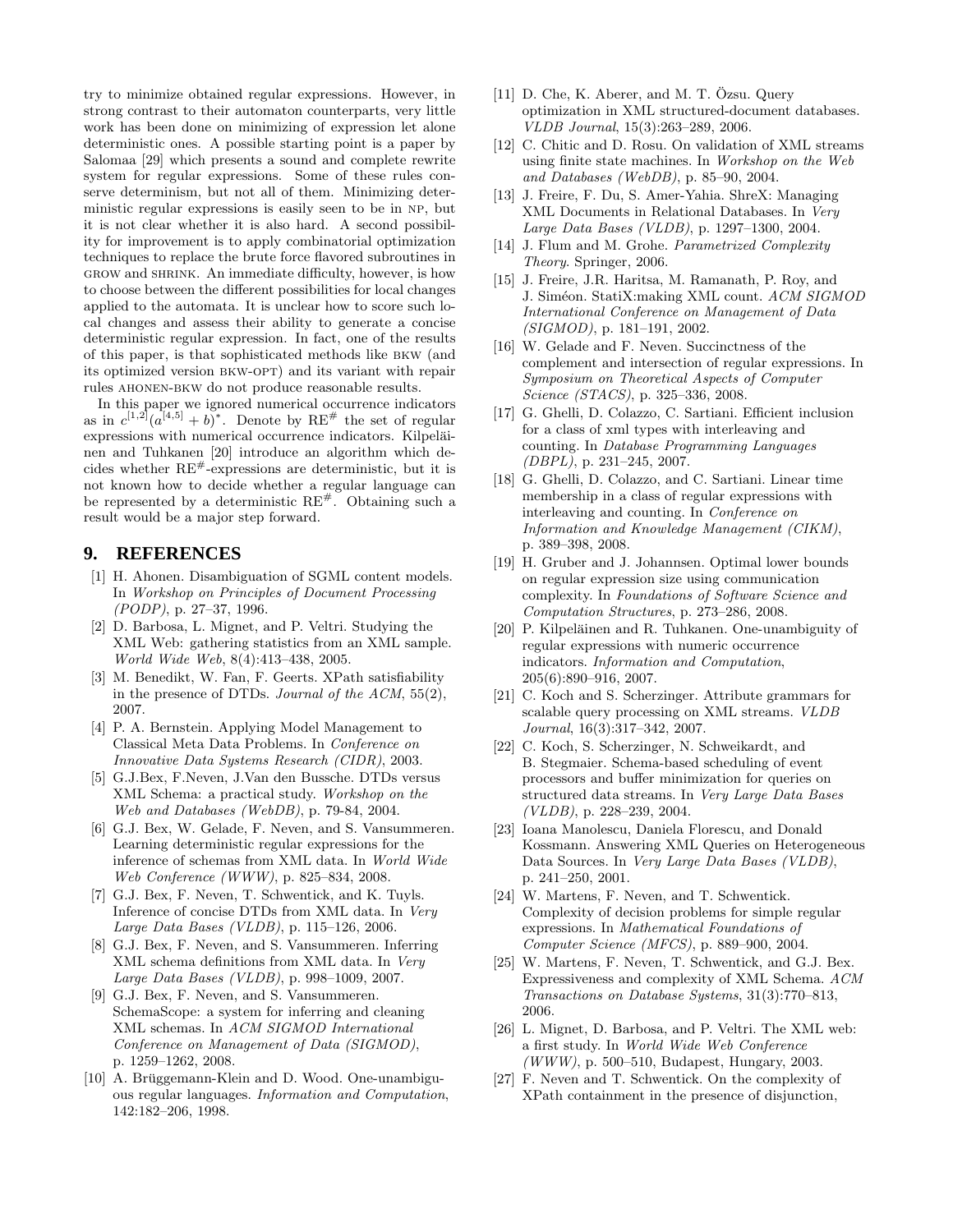DTDs, and variables. Logical Methods in Computer Science, 2(3), 2006.

- [28] Erhard Rahm and Philip A. Bernstein. A survey of approaches to automatic schema matching. VLDB Journal, 10(4):334–350, 2001.
- [29] A.Salomaa. Two complete axiom systems for the algebra of regular events. Journal of the ACM,13:158–169, 1966.
- [30] H.S. Thompson, D. Beech, M. Maloney, and N. Mendelsohn. XML Schema part 1: Structures. World Wide Web Consortium (W3C), May 2001.
- [31] E. van der Vlist. XML Schema. O'Reilly, 2002.
- [32] P. van Emde Boas. The convenience of tilings. In Complexity, Logic and Recursion Theory, p. 331–363.

## **APPENDIX**

## **A. MISSING PROOFS**

Proof of Theorem 3: Given a regular expression r, the problem of deciding whether  $L(r)$  is deterministic is PSPACEhard.

PROOF. A tiling instance is a tuple  $T = (X, H, V, \overline{b}, \overline{t}, n)$ where X is a finite set of tiles,  $H, V \subseteq X \times X$  are the horizontal and vertical constraints, and  $\overline{b}, \overline{t}$  are *n*-tuples of tiles  $(\overline{b}$  and  $\overline{t}$  stand for *bottom row* and *top row*, respectively).

A correct corridor tiling for T is a mapping  $\lambda : \{1, \ldots, m\} \times$  $\{1, \ldots, n\} \to X$  for some  $m \in \mathbb{N}$  such that the following constraints are satisfied:

- the bottom row is  $\overline{b}$ :  $\overline{b} = (\lambda(1, 1), \ldots, \lambda(1, n));$
- the top row is  $\overline{t}$ :  $\overline{t} = (\lambda(m, 1), \ldots, \lambda(m, n));$
- all vertical constraints are satisfied:  $\forall 1 \leq i \leq m, \forall 1 \leq j$  $j \leq n, (\lambda(i, j), \lambda(i + 1, j)) \in V$ ; and,
- all horizontal constraints are satisfied:  $\forall 1 \leq i \leq m$ ,  $\forall 1 \leq j \leq n, (\lambda(i, j), \lambda(i, j + 1)) \in H.$

The CORRIDOR TILING problem asks, given a tiling instance, whether there exists a correct corridor tiling. The latter problem is pspace-complete [32].

We reduce from CORRIDOR TILING. However, we restrict ourselves to those tiling instances for which there exists at most one correct corridor tiling. Notice that we can assume this without loss of generality: From the master reduction from Turing Machine acceptance to CORRIDOR TILING in [32], it follows that the number of correct tilings of the constructed tiling system is precisely the number of accepting runs of the Turing Machine on its input word. As the acceptance problem for polynomial space bounded Turing Machines is already pspace-complete for deterministic machines, we can assume w.l.o.g. that the input instance of corridor tiling has at most one correct corridor tiling.

Now, let  $T$  be a tiling instance for which there exists at most one correct tiling. We construct a regular expression r, such that  $L(r)$  is deterministic iff there does not exist a corridor tiling for T. Before giving the actual definition of r, we give the language it will define and show this is indeed deterministic iff CORRIDOR TILING for  $T$  is false. We encode corridor tilings by a string in which the different rows are separated by the symbol \$, that is, by strings of the form

$$
\$R_1\$R_2\$ \cdots \$R_m\$
$$

in which each  $R_i$  represents a row and is therefore in  $X^n$ . Moreover,  $R_1$  is the bottom row and  $R_n$  is the top row.



Figure 4: DFA for  $L(r)$  in the proof of Theorem 3.

Then, let  $\Sigma = X \uplus \{a, \text{\textsterling}, \# \}$  and for a symbol  $b \in \Sigma$ , denote by  $\Sigma_b = \Sigma \setminus \{b\}$ . Then,  $L(r) = \Sigma^* \setminus \{w_1 \# w_2 \mid$  $w_1$  encodes a valid tiling for T and  $w_2 \in \sum_{\#}^{\ast} \Sigma_{a,\#} \Sigma_{\#}$ . First, if there does not exist a valid tiling for T, then  $L(r) = \Sigma^*$ and thus  $L(r)$  is deterministic. Conversely, if there does exist a valid corridor tiling for  $T$ , then by our assumption, there exists exactly one. A DFA for  $L(r)$  is graphically illustrated in Figure 4. Notice that this DFA is the minimal DFA iff  $w_1$  exists. By applying the algorithm of Brüggemann-Klein and Wood (Algorithm 2), it is easily seen that  $L(r)$  is not deterministic. Indeed, Algorithm 2 gets immediately stuck in line 17, where it sees that the gates in the orbit consisting of the three rightmost states in Figure 4 are not all final states. Hence, this minimal DFA does not satisfy the orbit property.

Our regular expression  $r$  now consists of the disjunction of the following regular expressions:<sup>5</sup>

- $\Sigma^* \# \Sigma^* \# \Sigma^* + \Sigma^* \#$ : This expression detects strings that don't have exactly one occurrence of  $#$ .
- $\Sigma^* \# \Sigma$ ?: This expression detects strings that have  $\#$  as last or second to last symbol.
- $\Sigma_{\#}^* \Sigma^* a \Sigma$ : This expression detects strings that have a as second to last symbol.
- $\Sigma^* a \Sigma^* \# \Sigma^*$ : This expression detects strings that have an  $a$  before the  $\#$ -sign.
- $\Sigma_{\mathcal{S}}\Sigma^* + \Sigma^*\Sigma_{\mathcal{S}}\#\Sigma^*$ : This expression detects strings that don't have a \$-sign as the first or last element of their encoding.
- $\Sigma^* \$ S\Sigma^{[0,n-1]} $\S\Sigma^* \# \Sigma^* + \Sigma^* \$ S\Sigma^{[n+1,n+1]} \Sigma^\* \ $\Sigma^* \# \Sigma^*$ : This expression detects all string in which a row in the tiling encoding is too short or too long.
- $\Sigma^* x_1 x_2 \Sigma^* \# \Sigma^*$ , for every  $x_1, x_2 \in X, (x_1, x_2) \notin H$ : These expressions detect all violations of horizontal constraints in the tiling encoding.
- $\Sigma^* x_1 \Sigma^n x_2 \Sigma^* \# \Sigma^*$ , for every  $x_1, x_2 \in X, (x_1, x_2) \notin V$ : These expressions detect all violations of vertical constraints in the tiling encoding.
- $\Sigma^{i+1} \Sigma_{\overline{b}_i} \Sigma^* \# \Sigma^*$  for every  $1 \leq i < n$ : These expressions detect all tilings which do not have  $\bar{b}$  as the bottom row in the tiling encoding.
- $\Sigma^* \Sigma_{\bar{i}_i} \Sigma^{n-i} \# \Sigma^*$  for every  $1 \leq i < n$ : These expressions detect all tilings which do not have  $\bar{t}$  as the top row in the tiling encoding.

Finally, it is easily verified that  $L(r)$  is defined correctly.  $\Box$ 

LEMMA 9. For every deterministic language  $L$  and string  $w \in L$ , the language  $L \setminus \{w\}$  is also deterministic.

<sup>&</sup>lt;sup>5</sup>Notice that r itself doesn't have to be deterministic.